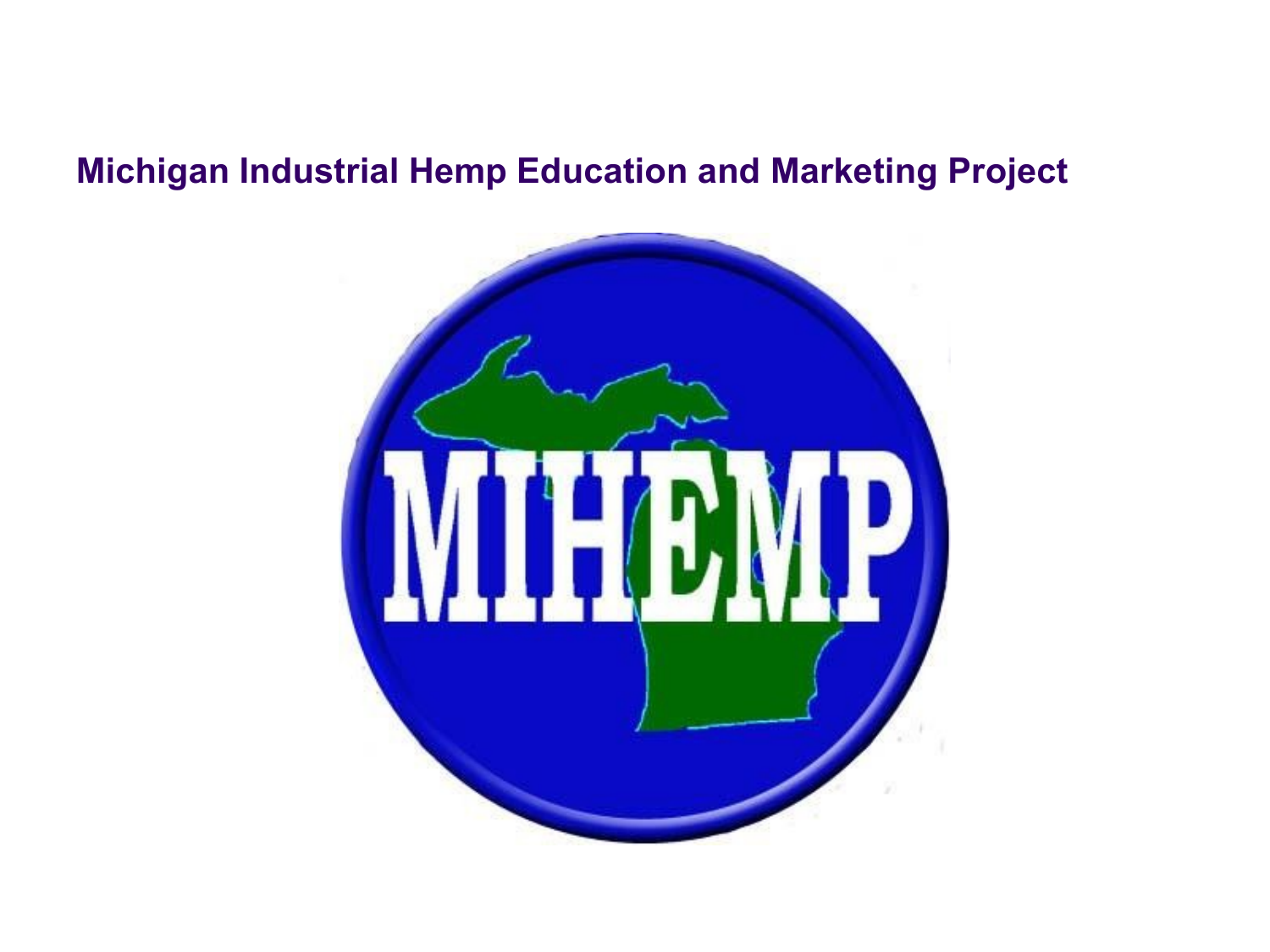- MIHEMP is a state wide non-partisan, nonprofit org.
- Our mission is to educate the public and state government officials about Industrial Hemp and try to clear up the myths and teach the facts through meetings and seminars and setting up booths at public events.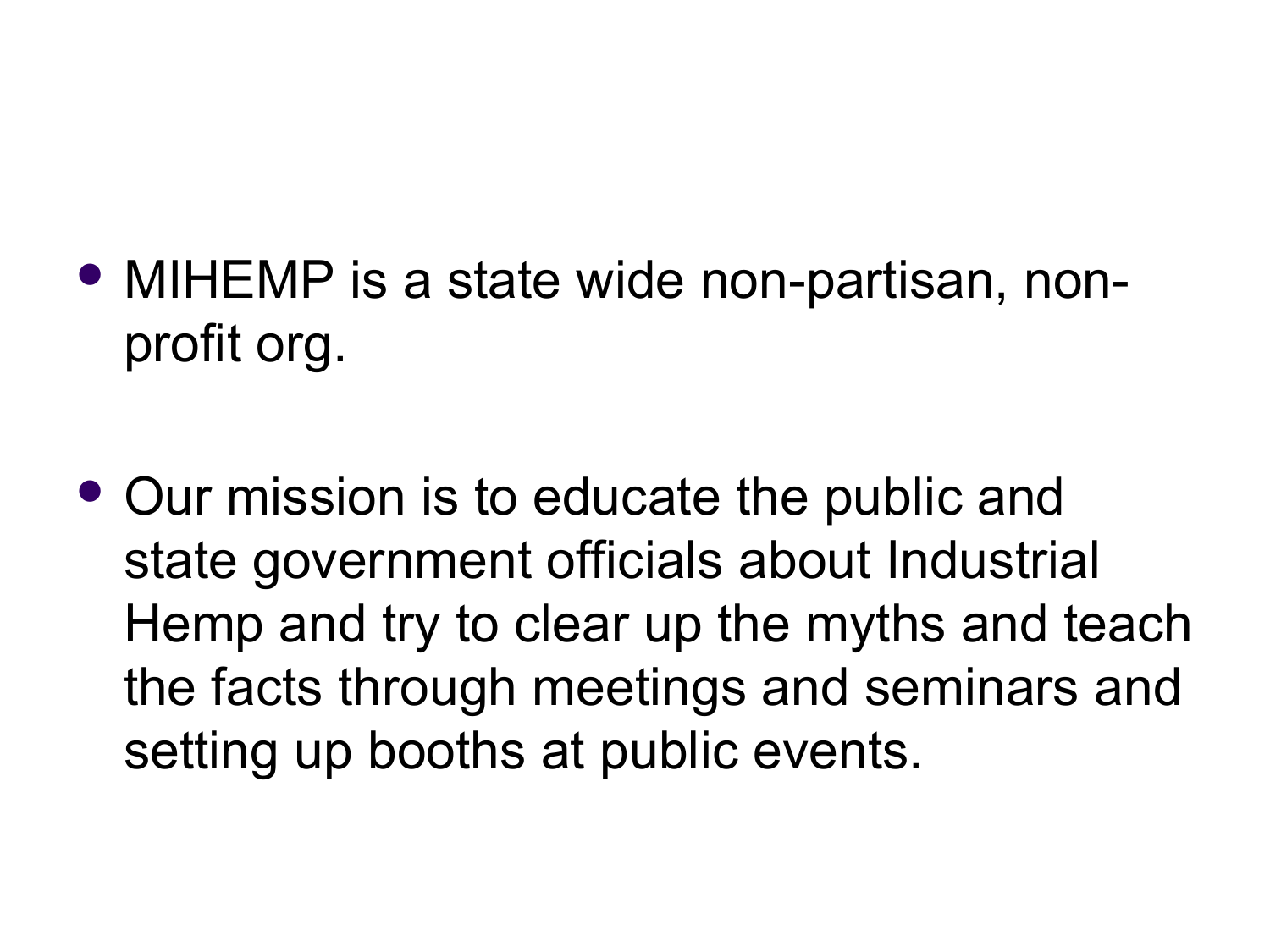## Industrial Hemp

#### What it is and is not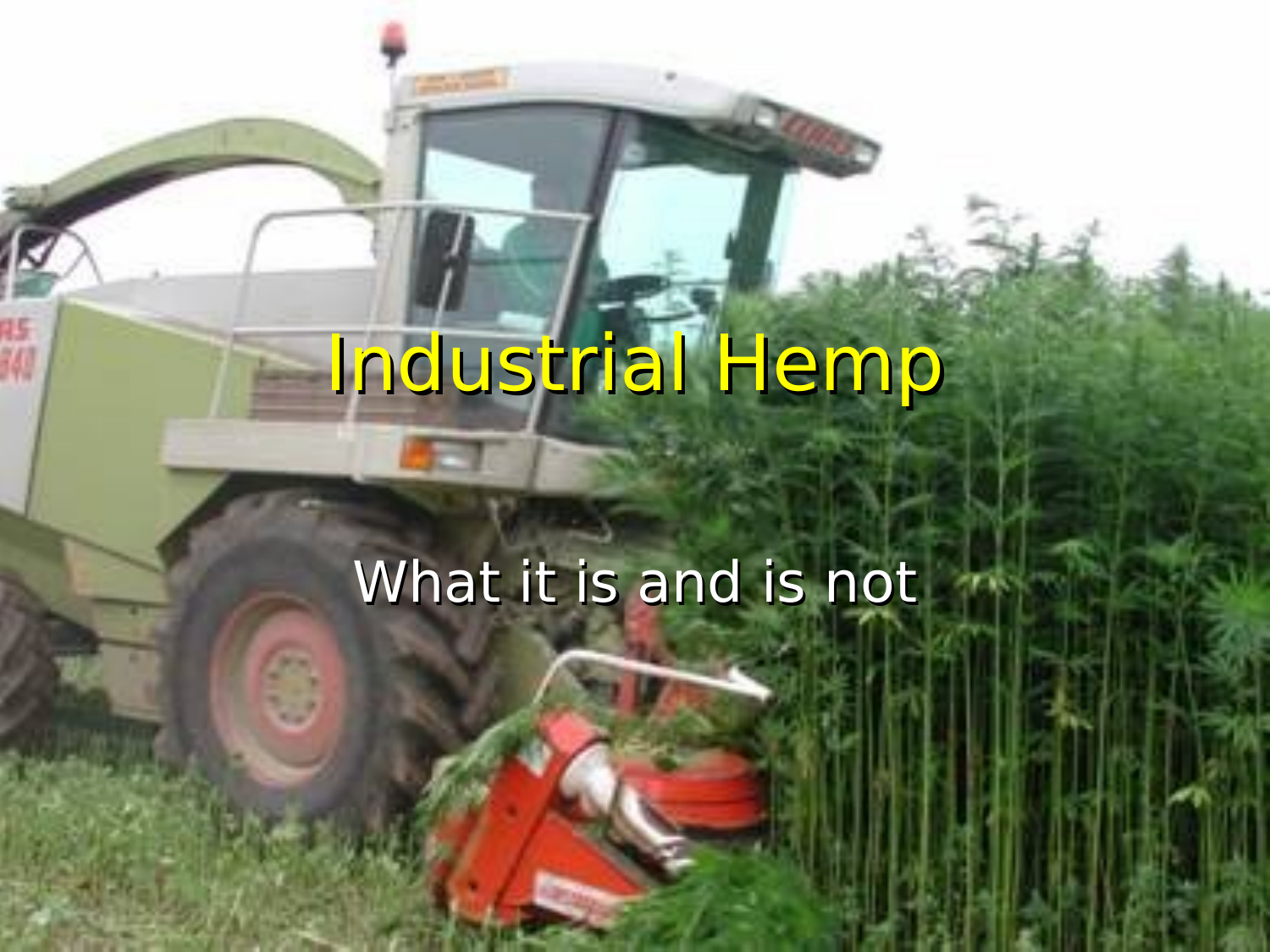#### Facts and Myths

**• MYTH: Hemp and Marijuana are the** same plant.

**E FACT: Hemp is a cousin to Marijuana** with visible differences, much like comparing a St. Bernard and a Chihuahua in the dog family.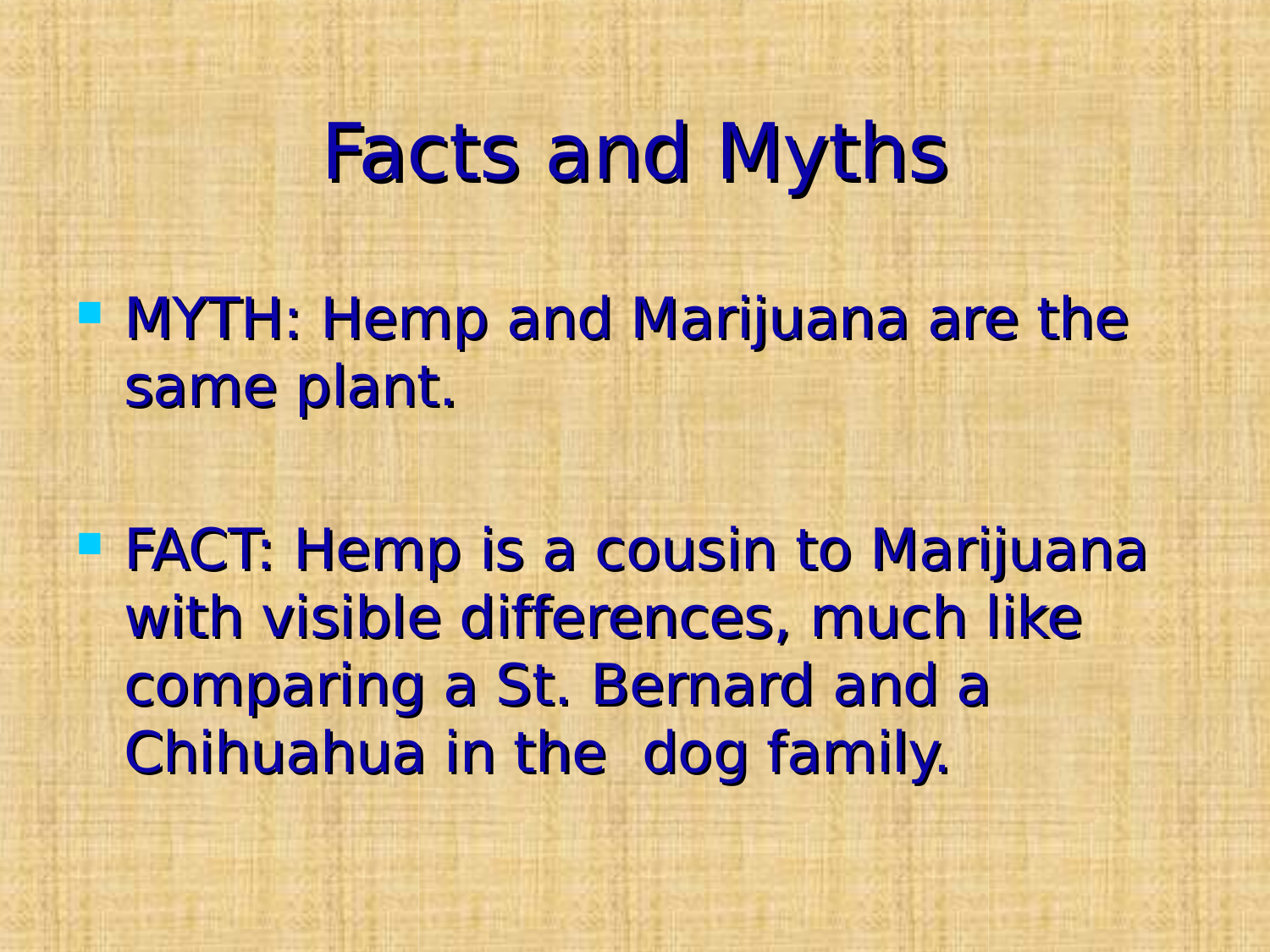#### Facts and Myths

**- MYTH: Smoking industrial hemp gets** a person high.

**FIFACT: The THC levels in industrial** hemp are so low that no one could get high from smoking it.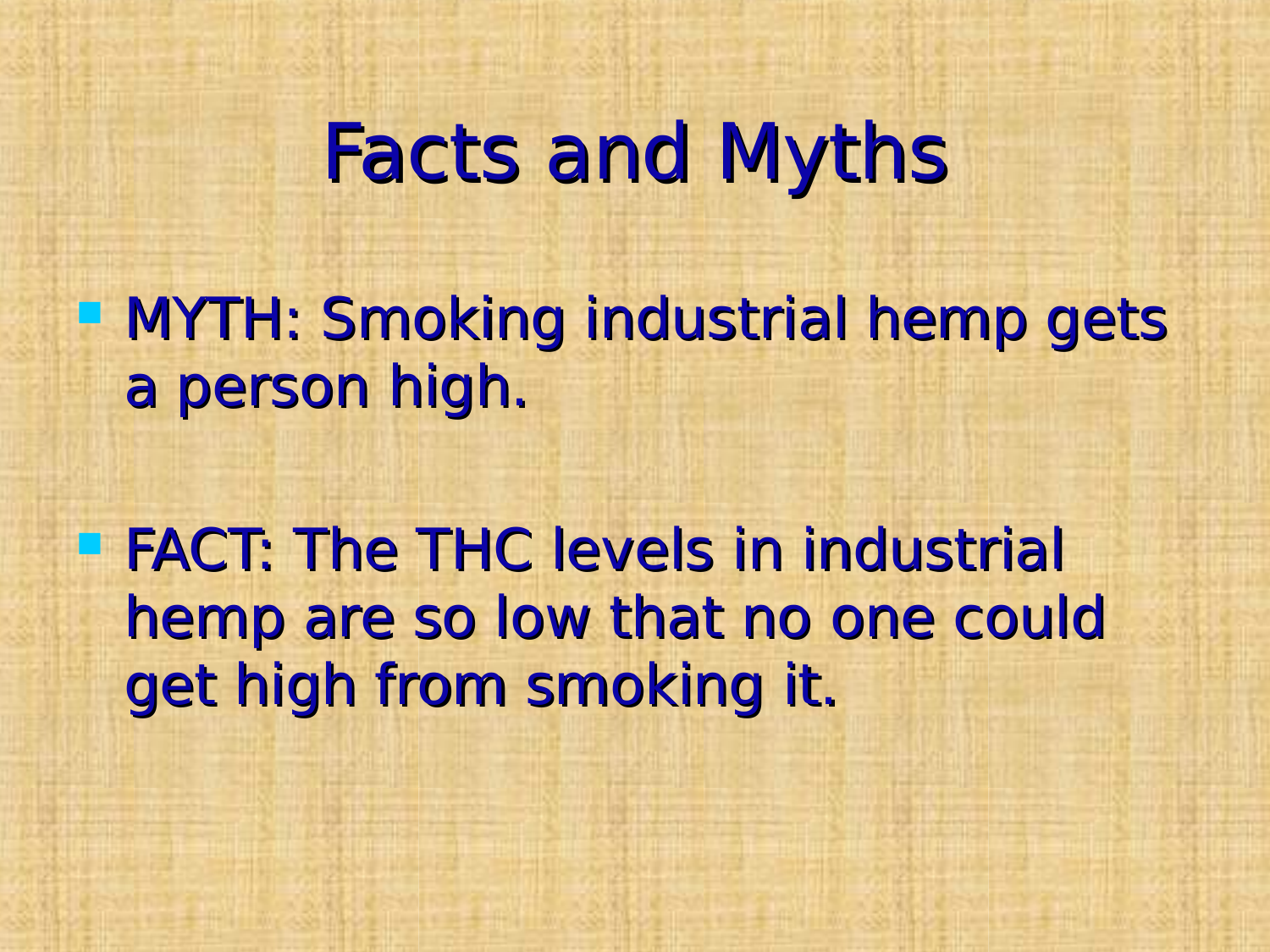#### Myths and Facts

**E** MYTH: Hemp fields would be used to hide marijuana plants.

**E FACT: Hemp is grown quite differently** from marijuana. Moreover, crosspollination between hemp plants and marijuana plants would significantly reduce the potency of the marijuana plant.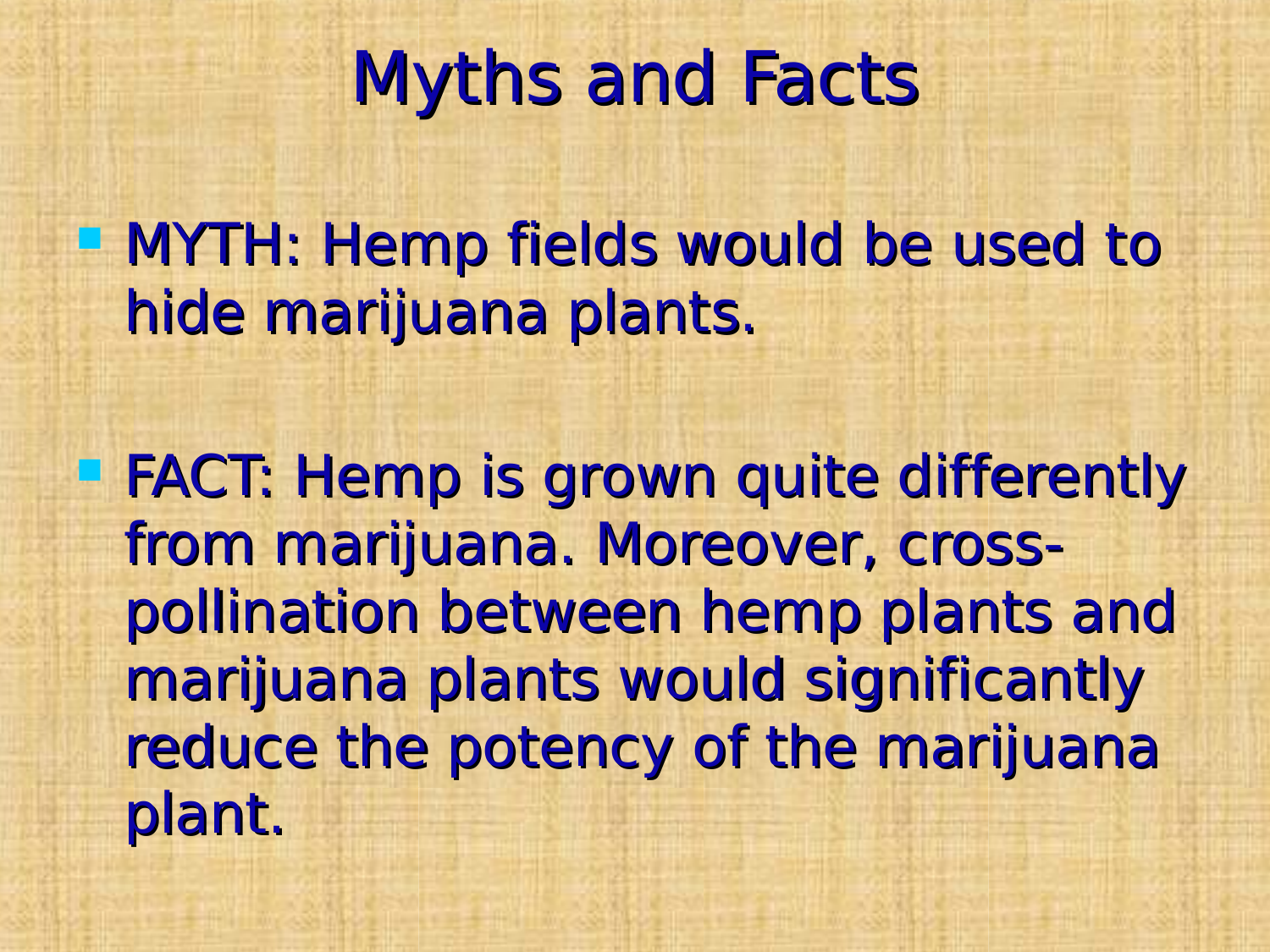#### Myths and Facts

**MYTH: Feral hemp must be eradicated because it** can be sold as marijuana.

**FACT: Feral hemp, or ditchweed, is a remnant of** the hemp once grown on more than 400,000 acres by U.S. farmers. It contains extremely low levels of THC, as low as .02 percent. It has no drug value, but does offer important environmental benefits as a nesting habitat for birds. About 99 percent of the "marijuana" being eradicated by the federal government—at great public expense—is this harmless ditchweed.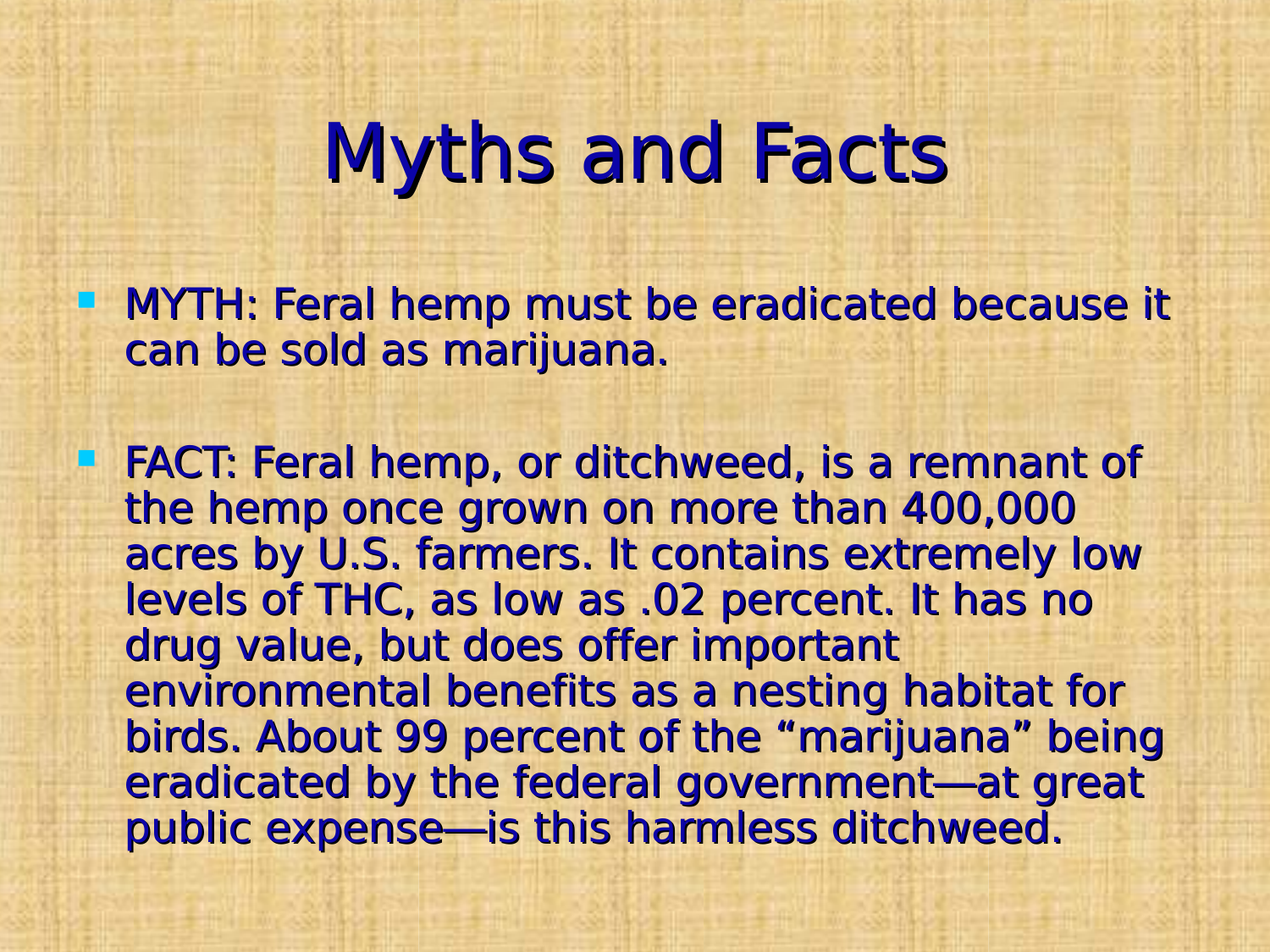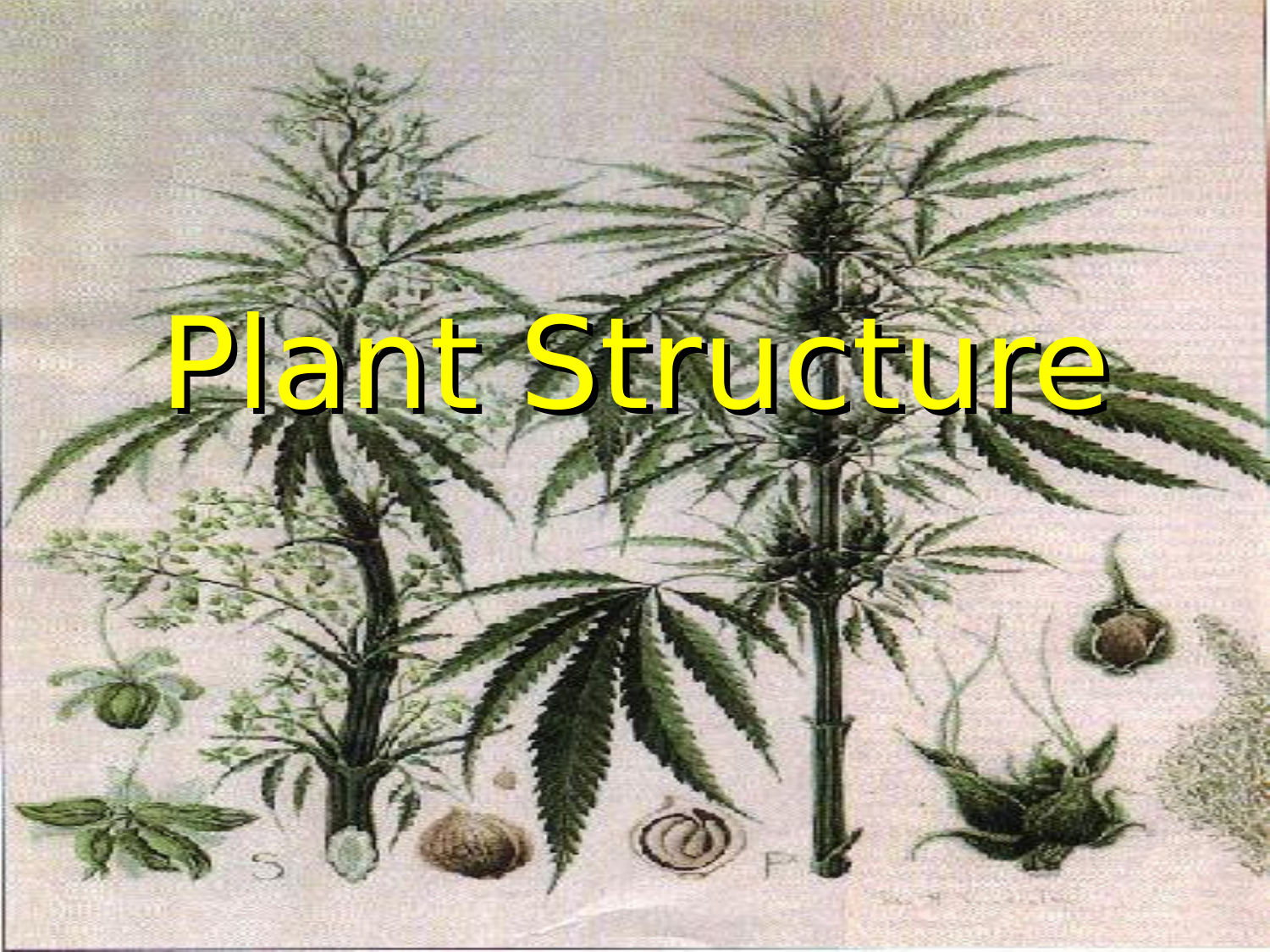**The hemp plant is harvested for its fibers,** seed, seed meal and seed oil.

**Hemp is a distinct variety of the plant** species cannabis sativa L. Due to the similar leaf shape, hemp is frequently confused with marijuana.

**P** Although both plants are from the species cannabis, hemp contains virtually no THC (delta-9-tetrahydrocannabinol), the active ingredient in marijuana.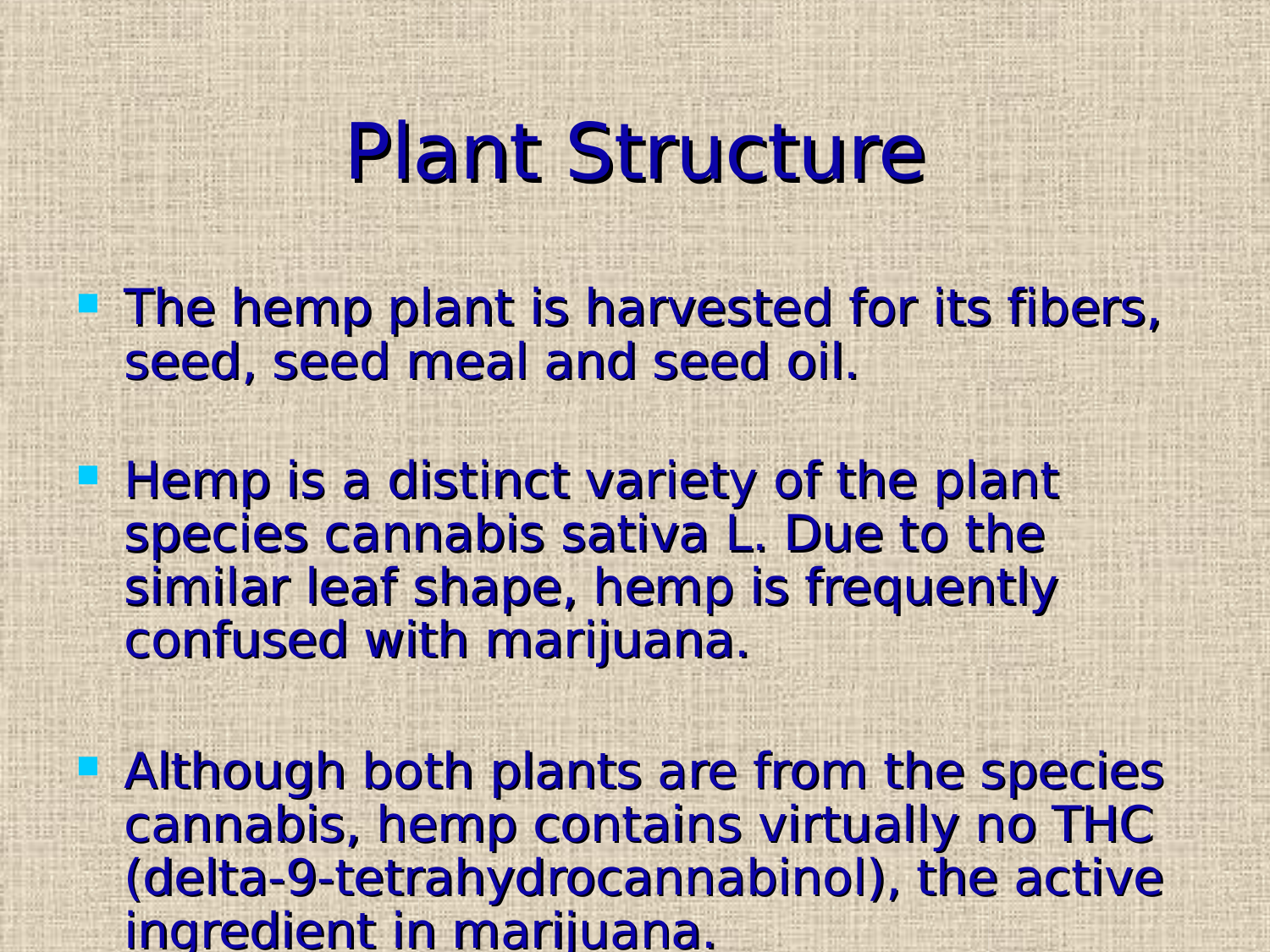**Hemp is an annual plant that grows** from seed, hemp can be grown on a range of soils, but tends to grow best on land that produces high yields of corn.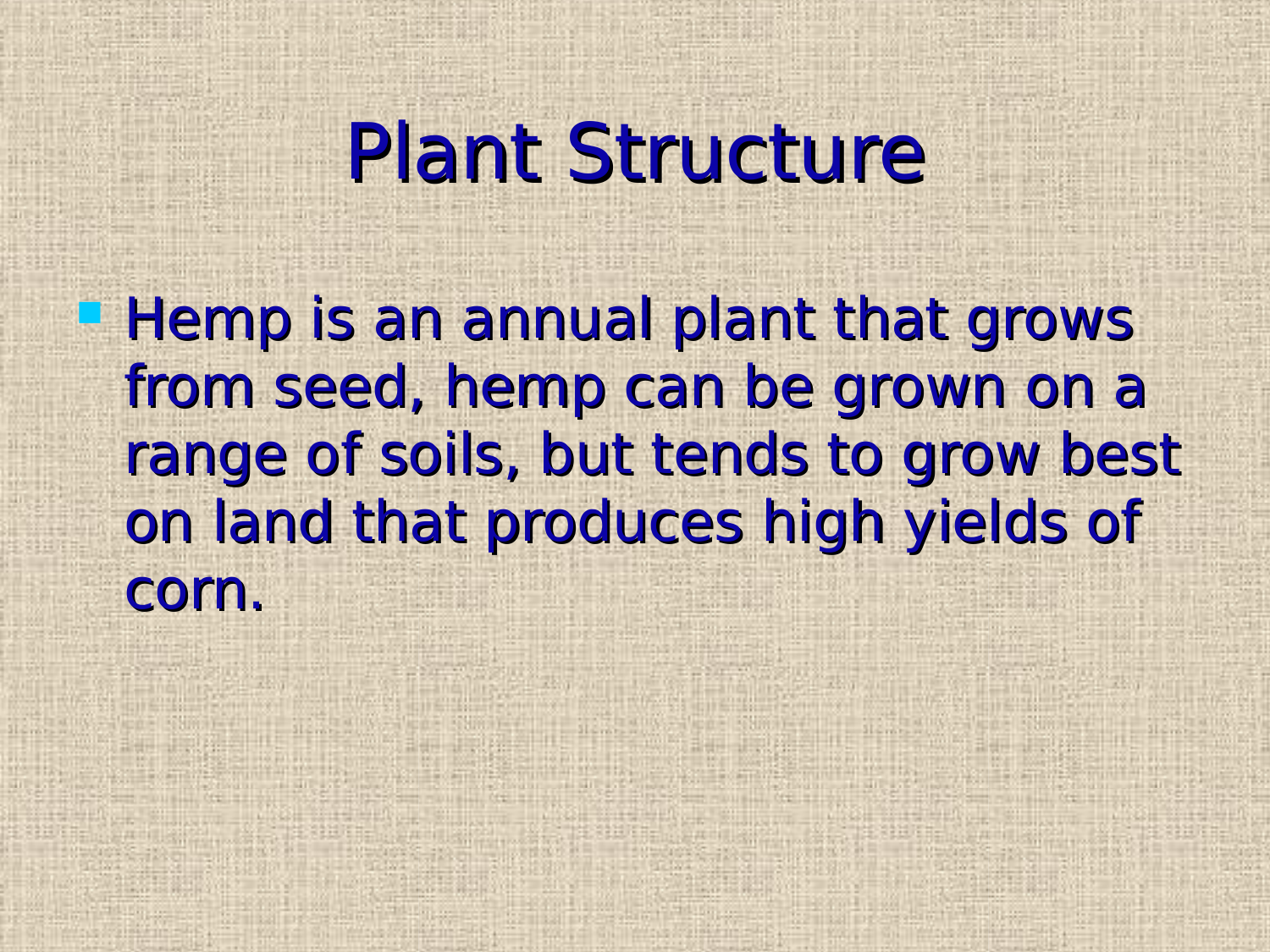**The long slender primary fibers on** the outer portion of the stalk are considered bast fibers. **Hemp fiber possesses properties** similar to other bast fiber plants such as flax, kenaf, jute and ramie, and excels in fiber length, strength, durability, absorbency, antimildew and antimicrobial properties.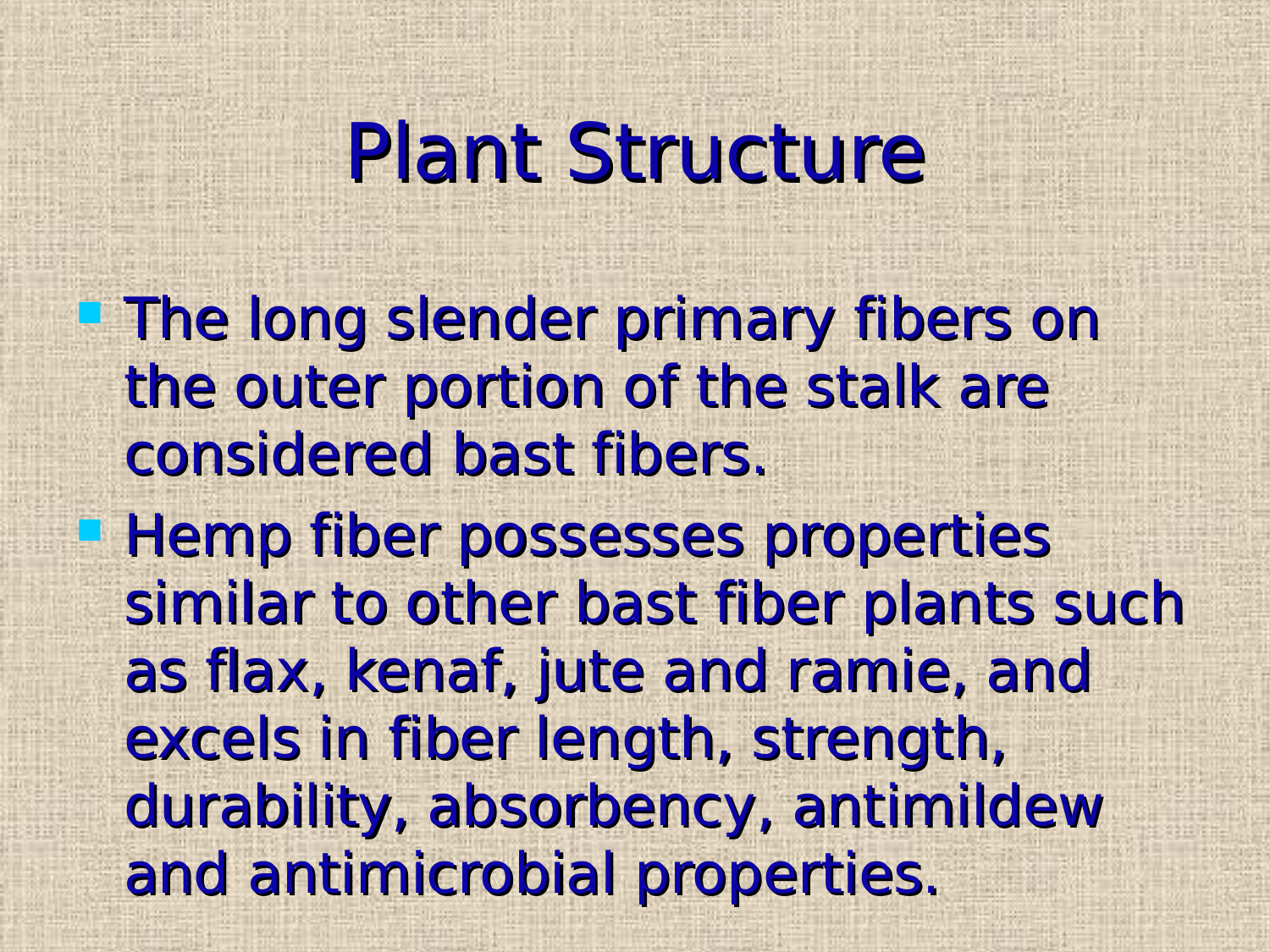**The core fiber is derived from the sturdy,** wood-like hollow stalk of the hemp plant. Sometimes referred to as "hurds", it is up to twice as absorbent as wood shavings, making it an excellent animal bedding and garden mulch.

**If can be easily blended with lime to create** a strong yet lightweight concrete or plaster.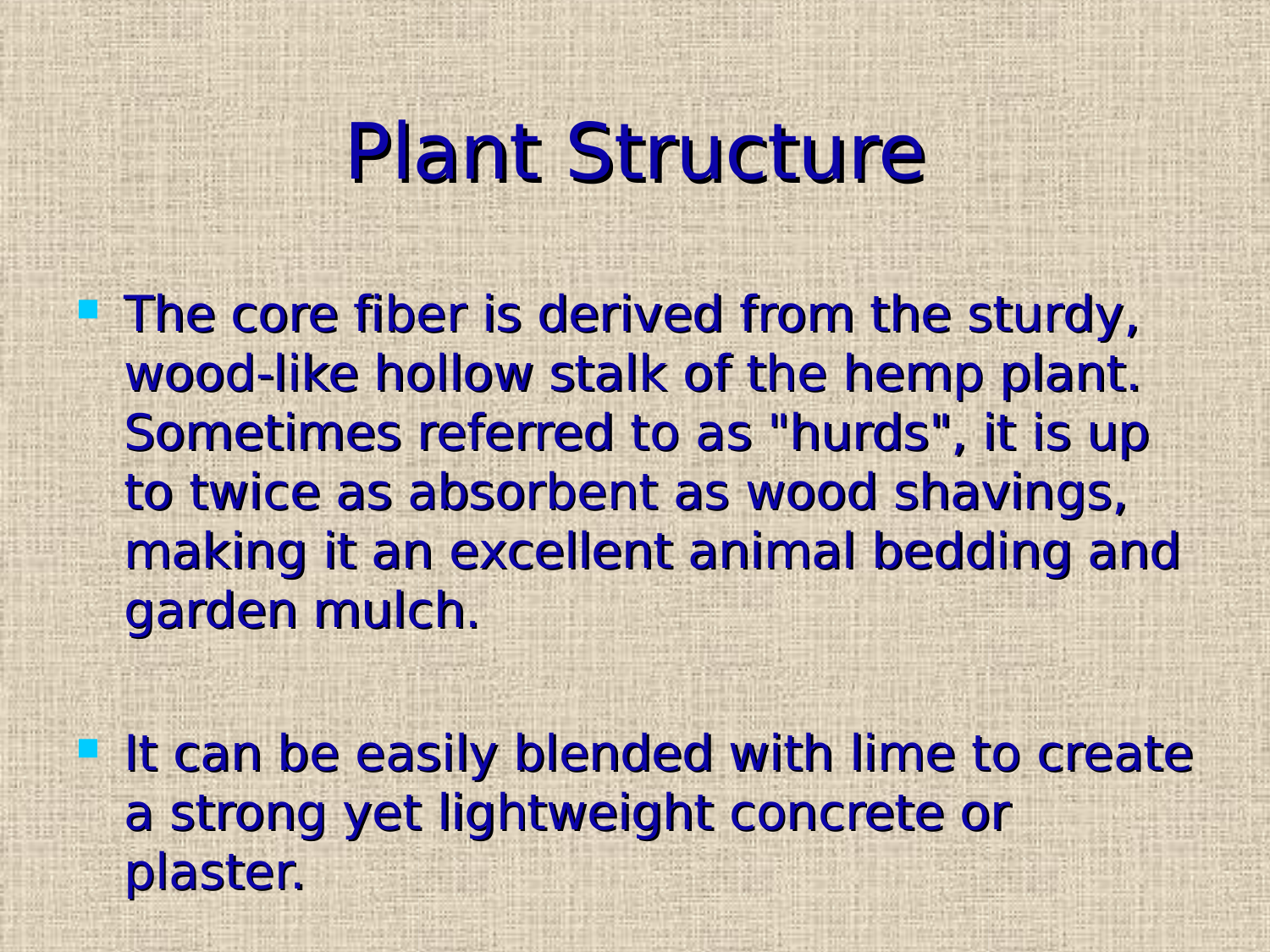**Elts high cellulose content means it** can be applied to the manufacturing of plastics.

**Firm it is biodegradable and possesses** antimildew and antimicrobial properties.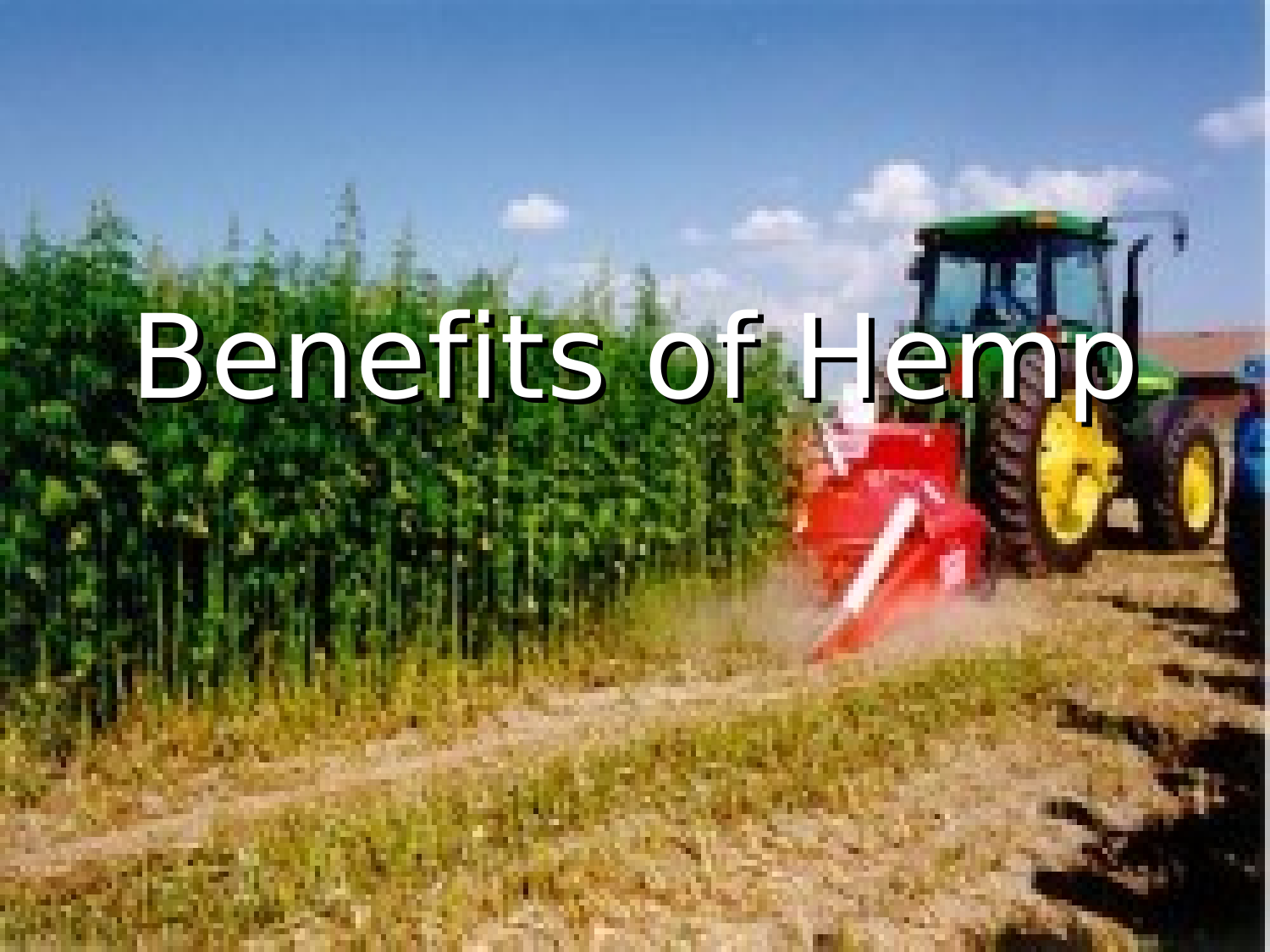**Industrial hemp grows without the need of fungicides, herbicides or insecticides. Although it needs some nitrogen fertilizer, its deep roots can improve the soil's structure.**

 **Hemp paper is acid-free and takes less energy and fewer toxic chemicals to produce than wood fiber paper.**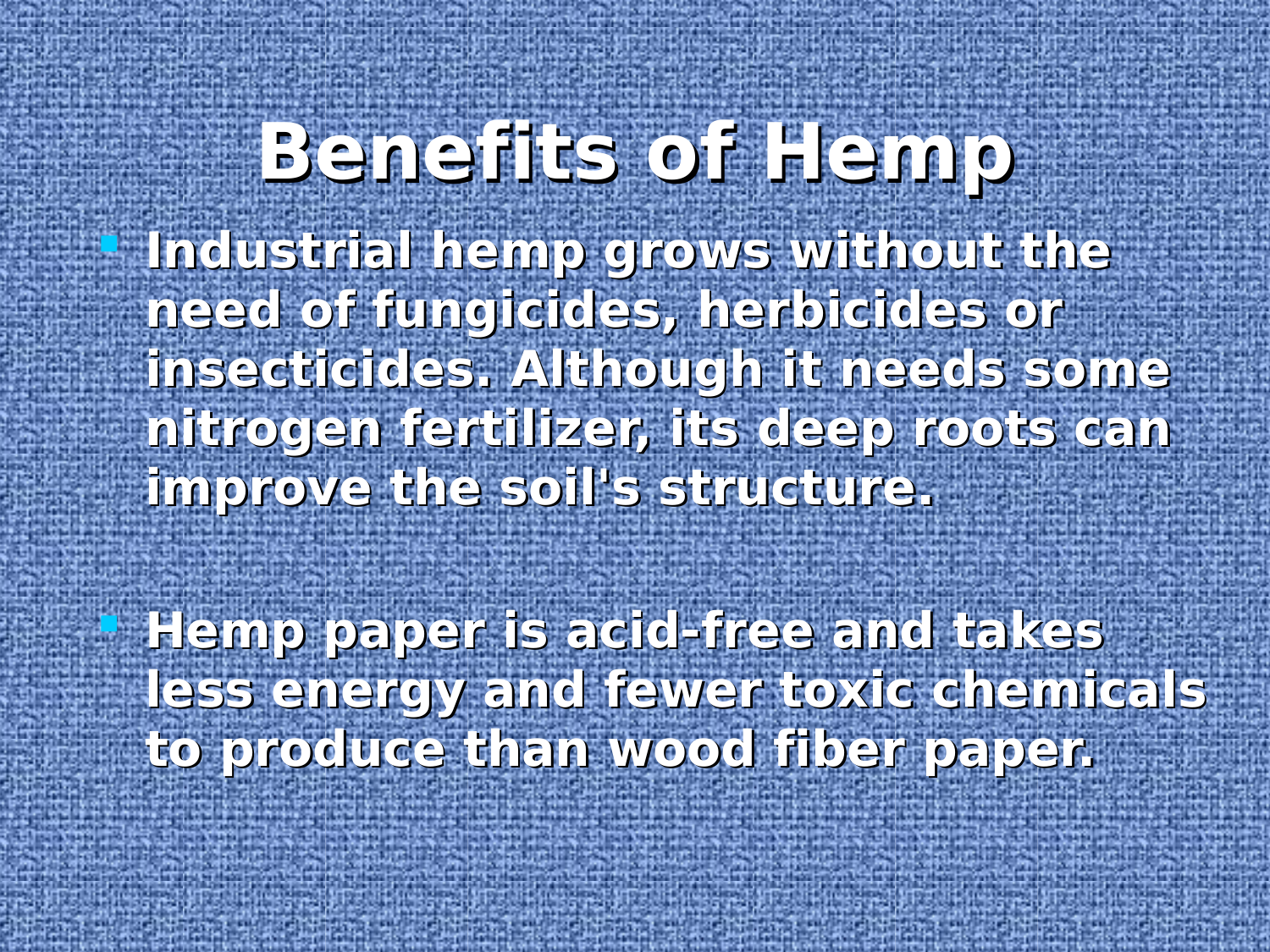#### **Hemp is high in omega n omega 3 and omega 6 Essential fatty acids (EFA's)**

 **EFA's are components of fat that humans need to be healthy, however, our bodies can' es can't produce t oduce them and hem and therefore they must be obtained through the diet.**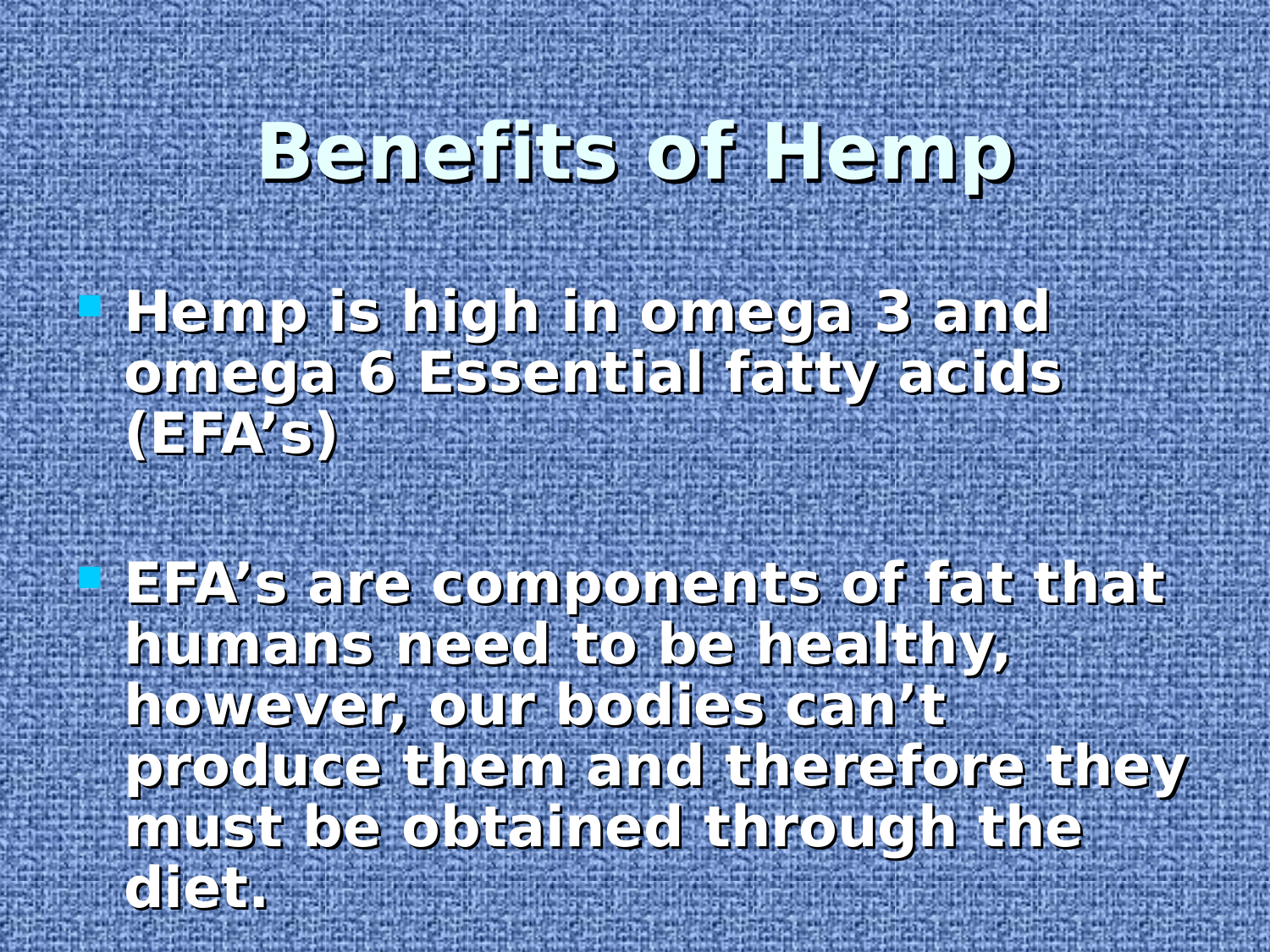**Clothing made of hemp of hemp fiber is lightweight, absorbent and, with three times the tensile strength of cotton, strong and longlasting.**

 **Bricks made ks made from hemp om hemp are stronger t onger than concrete and are one sixth of the weight**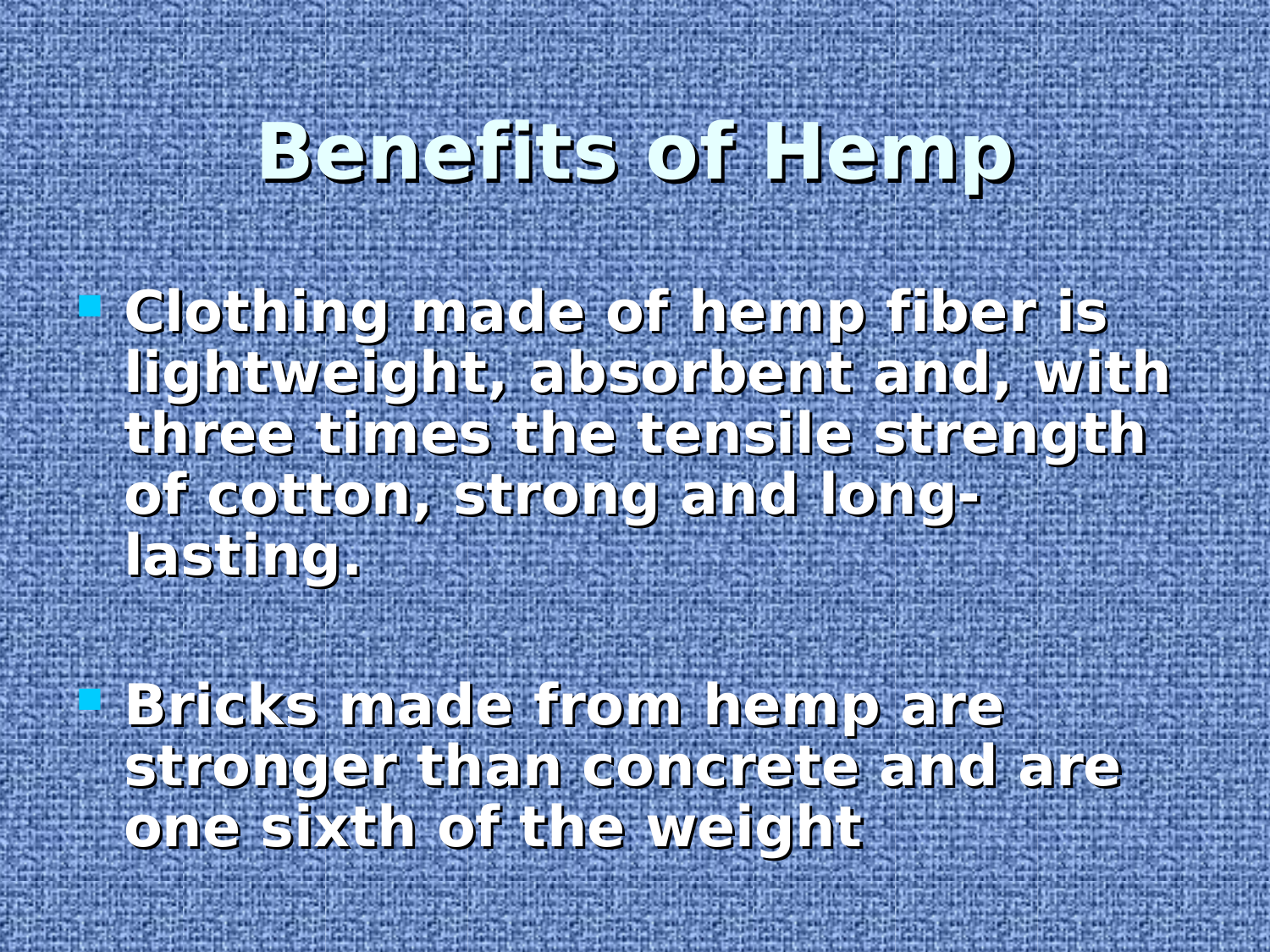## Hemp in America

L6026

SERIES Robe

WASHIN

#### **Past and Present**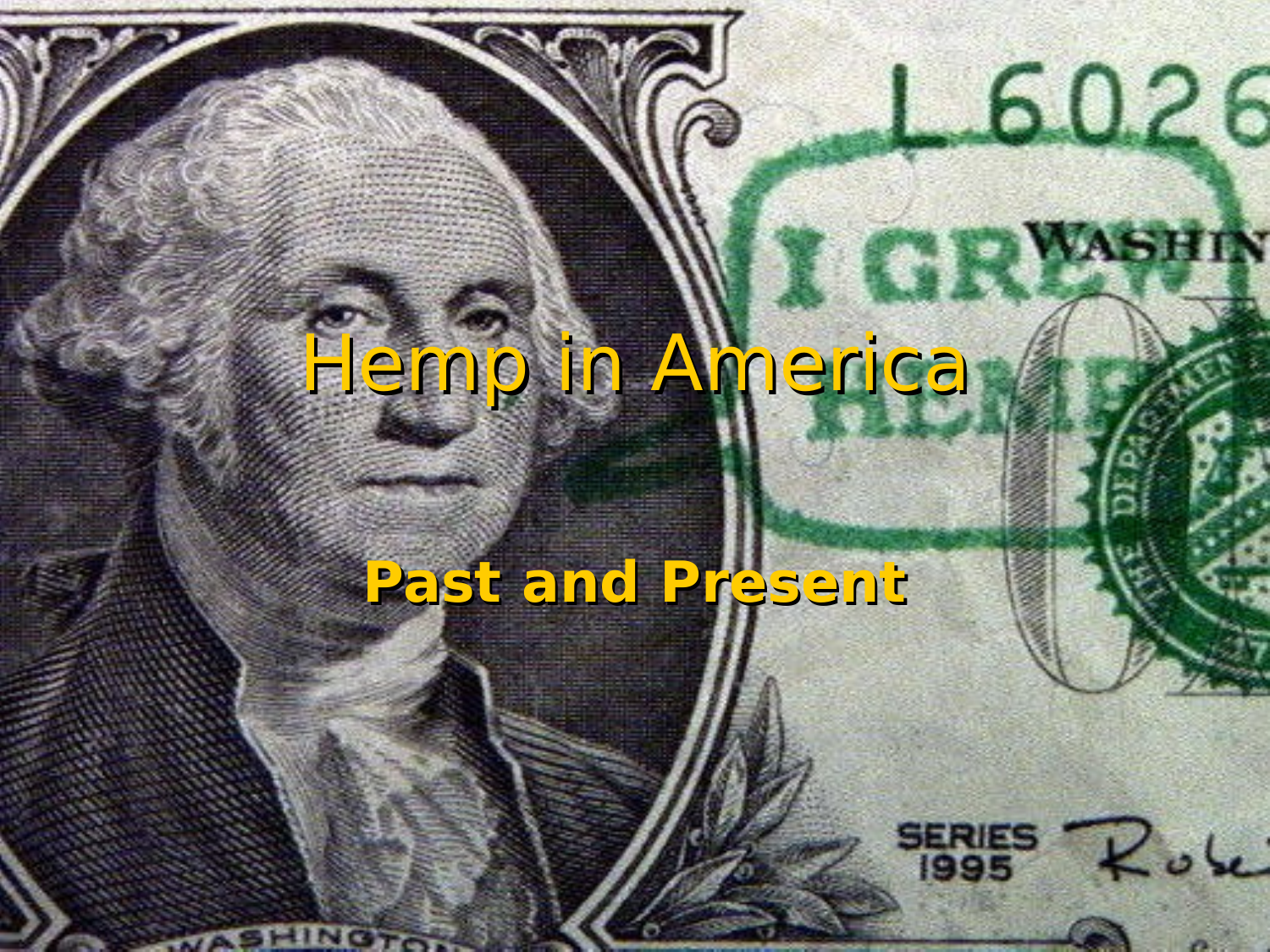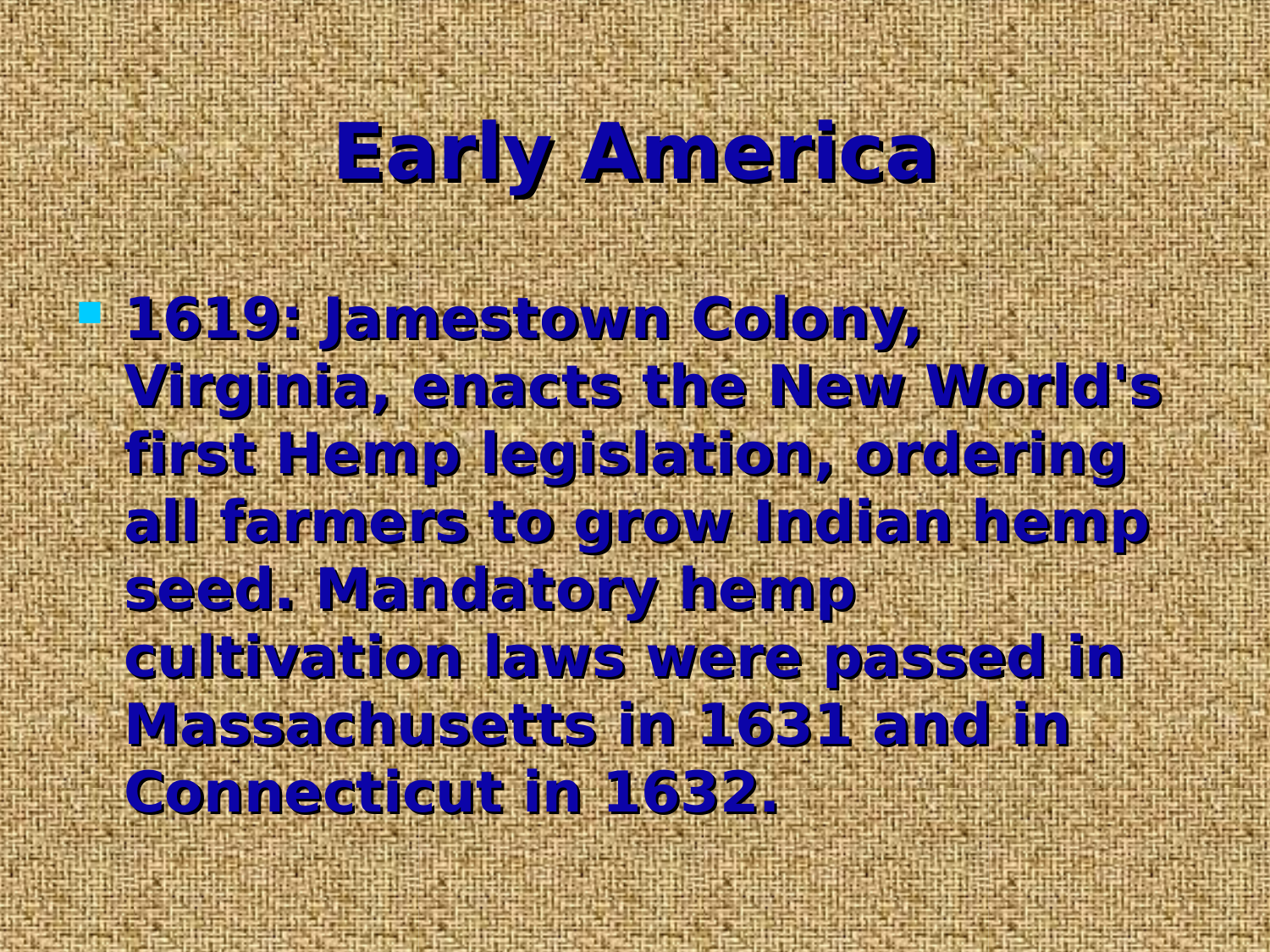**Early America June 28, 1776: The first draft of the Declaration of Independence pendence is written on Dutch hemp paper. A second draft, the version released on July 4, is also written on hemp paper. The final draft, signed by the Founders ounders, is copied from the second draft onto animal parchment.**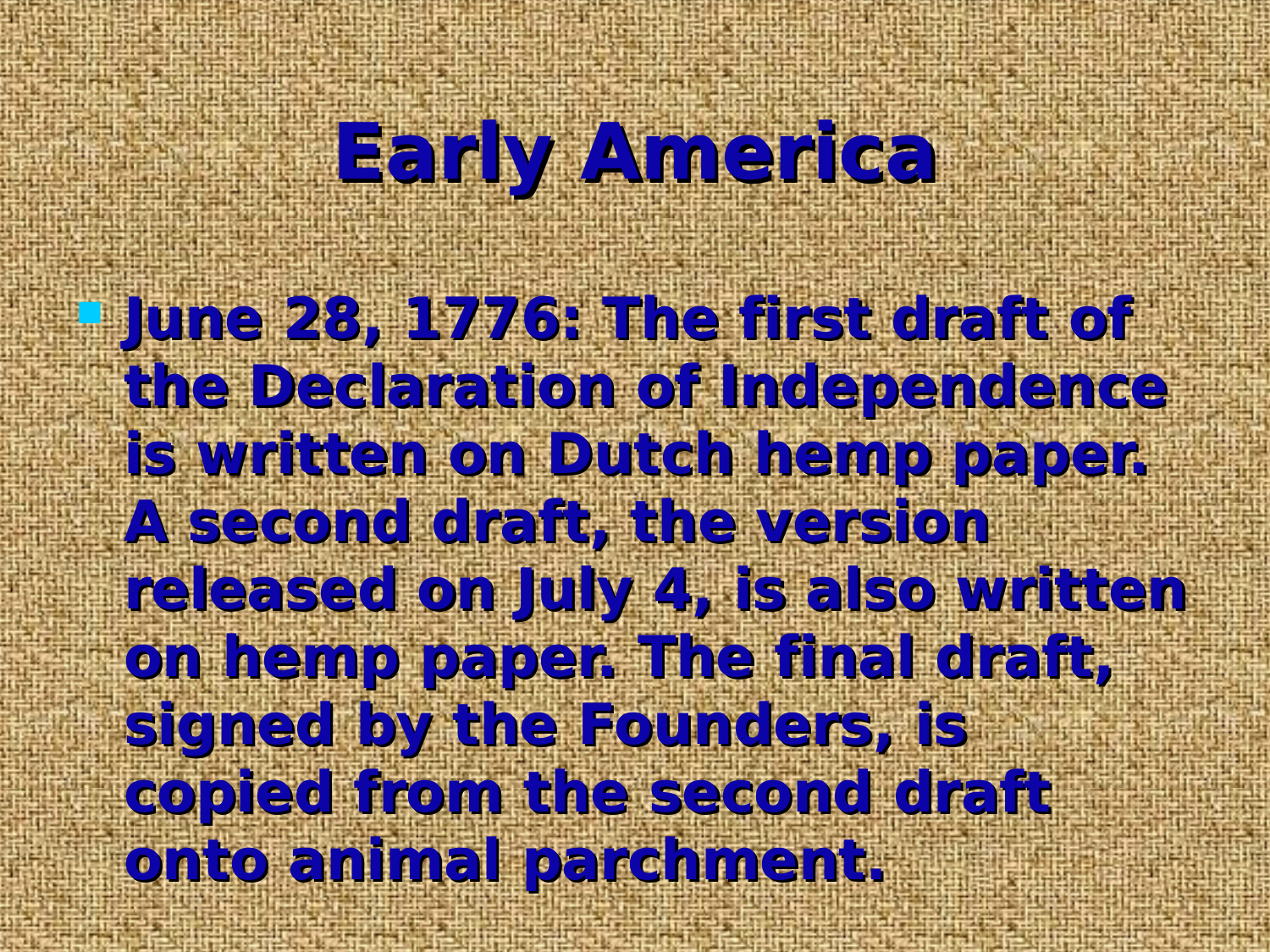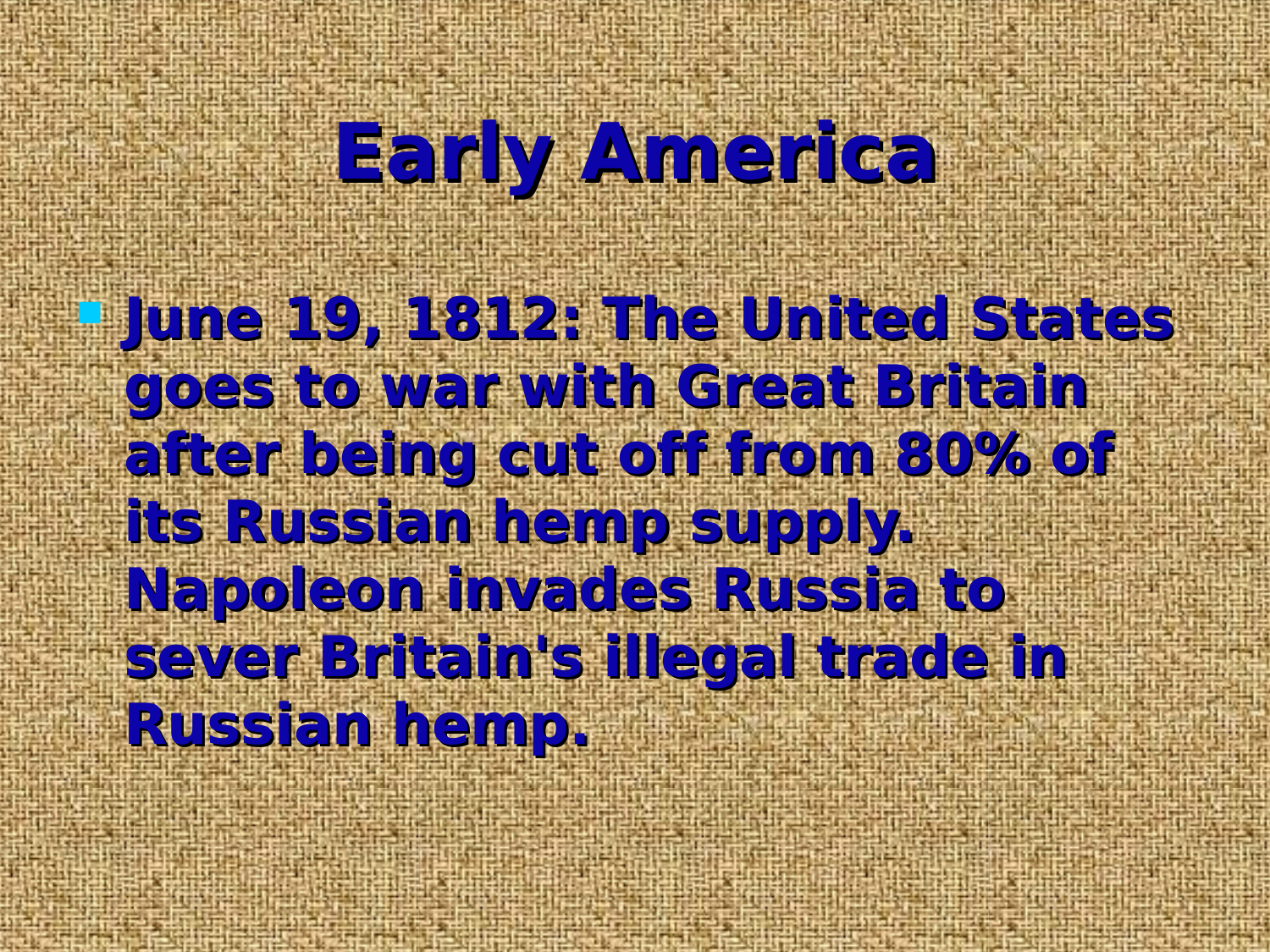**Early America December December 1937: The Marijuana Tax Act is signed into law, initiating 60 years of Hemp prohibition and annihilating a multi-billion dollar industry. DuPont and other synt her synthetic materials manufac manufacturers reap vast profits by filling the void left by the criminalization of industrial hemp.**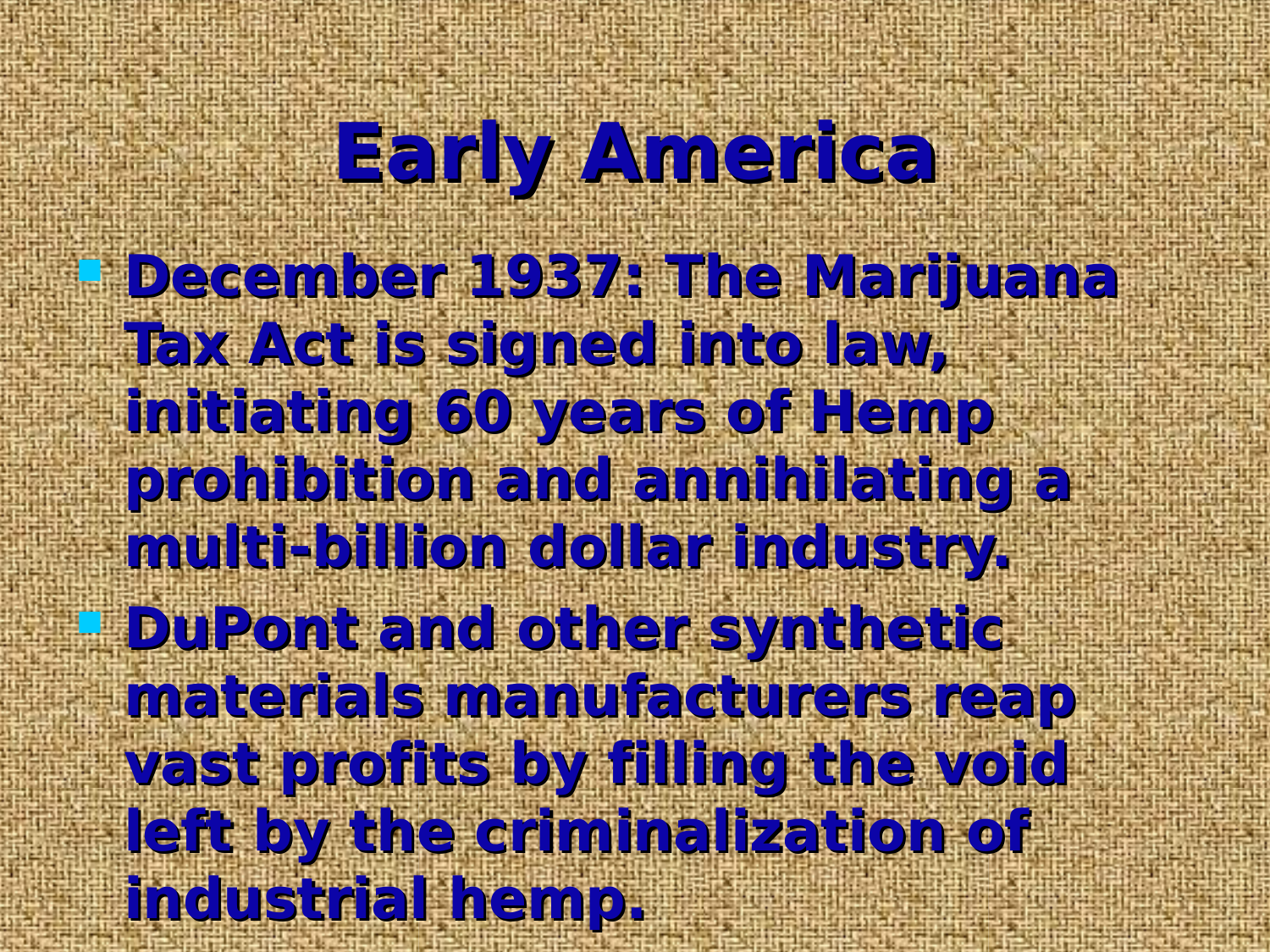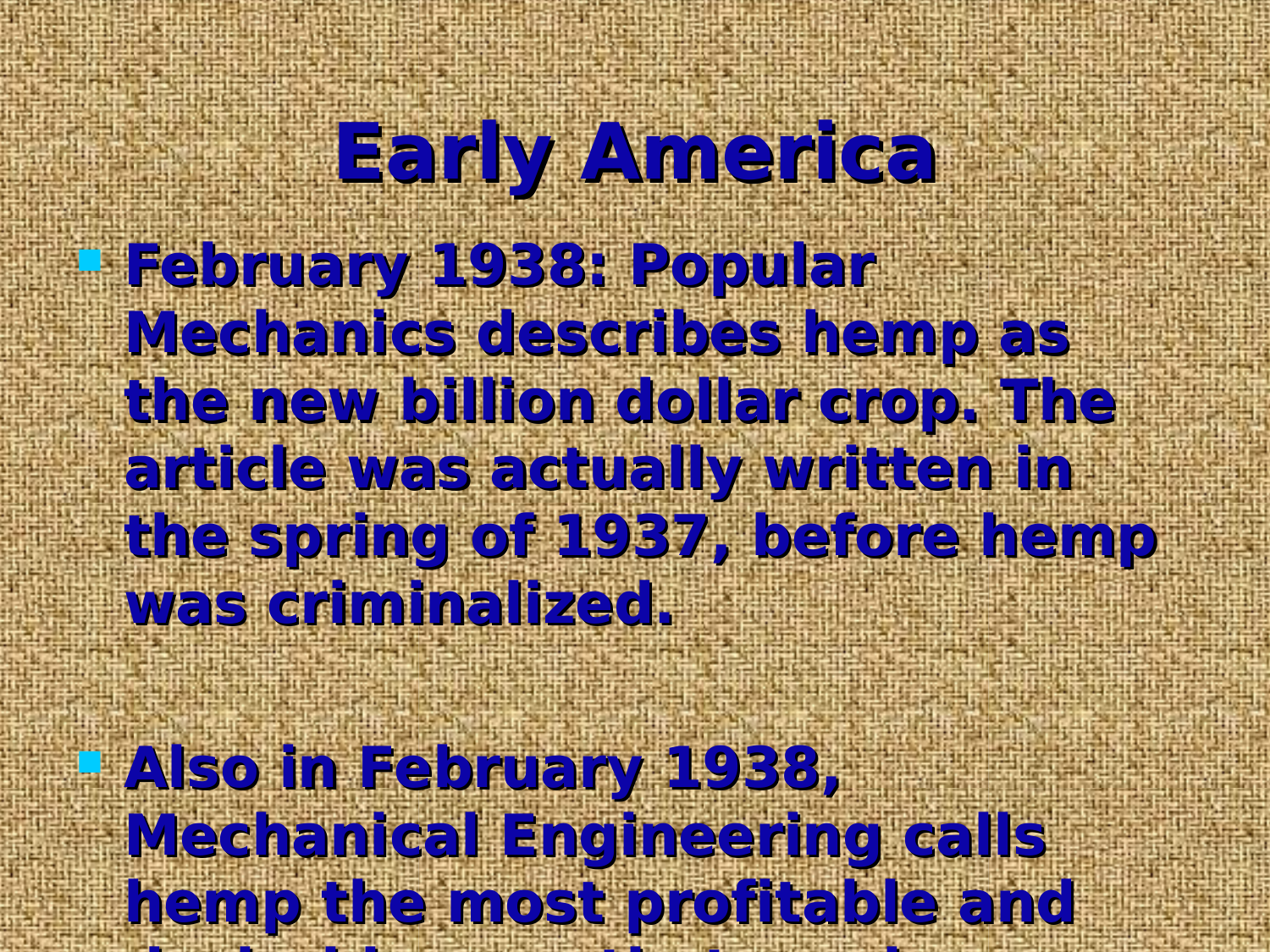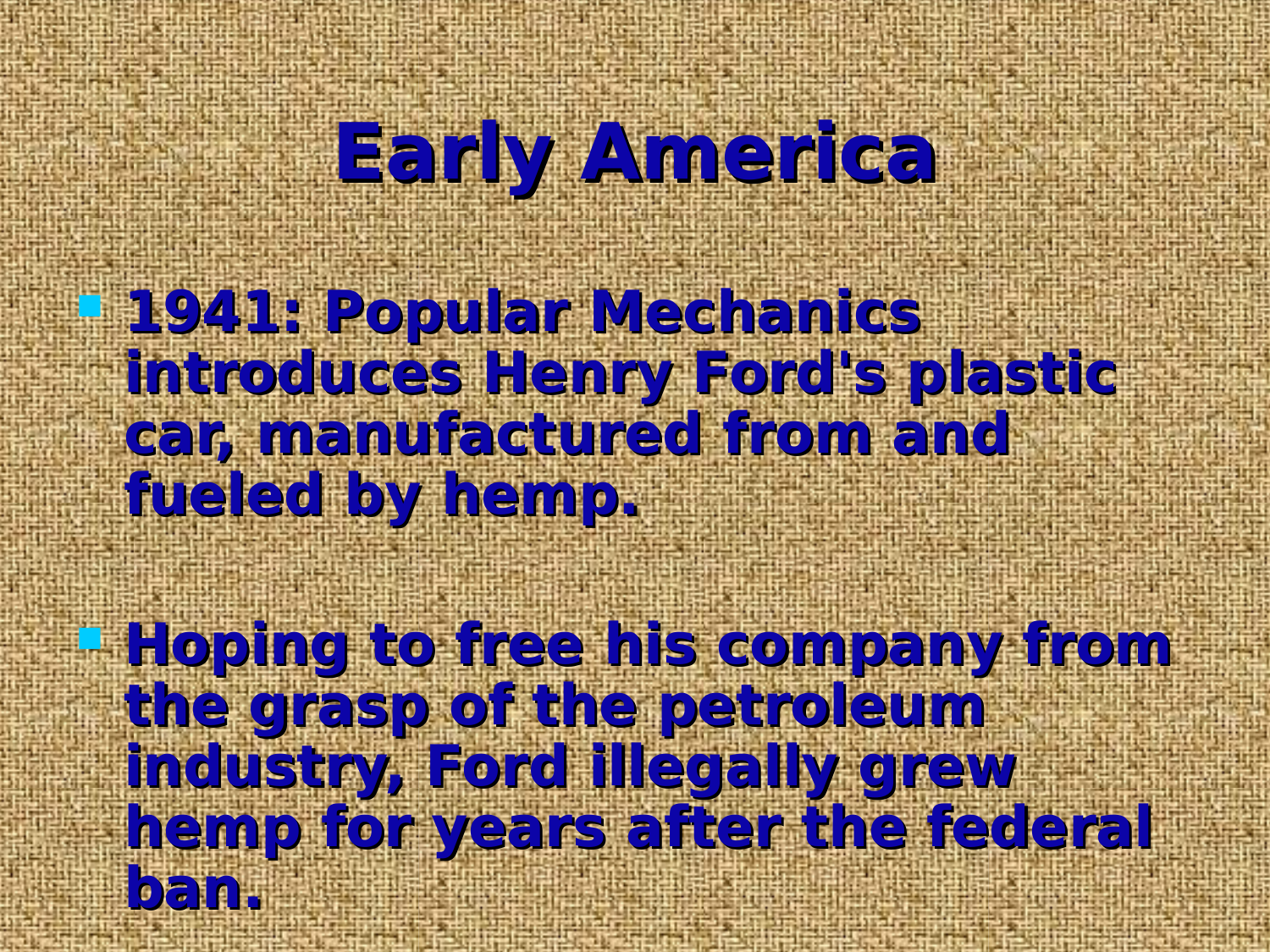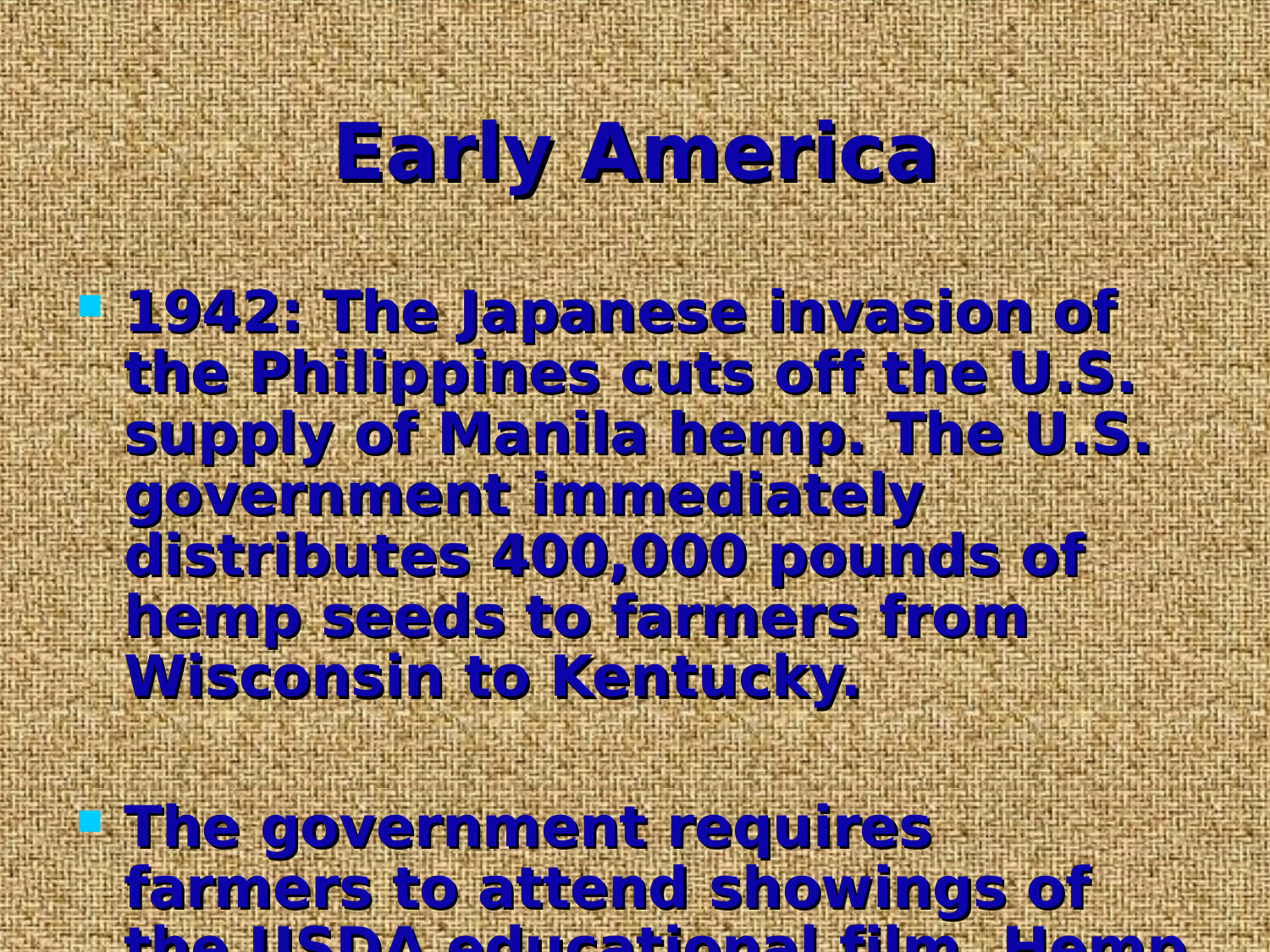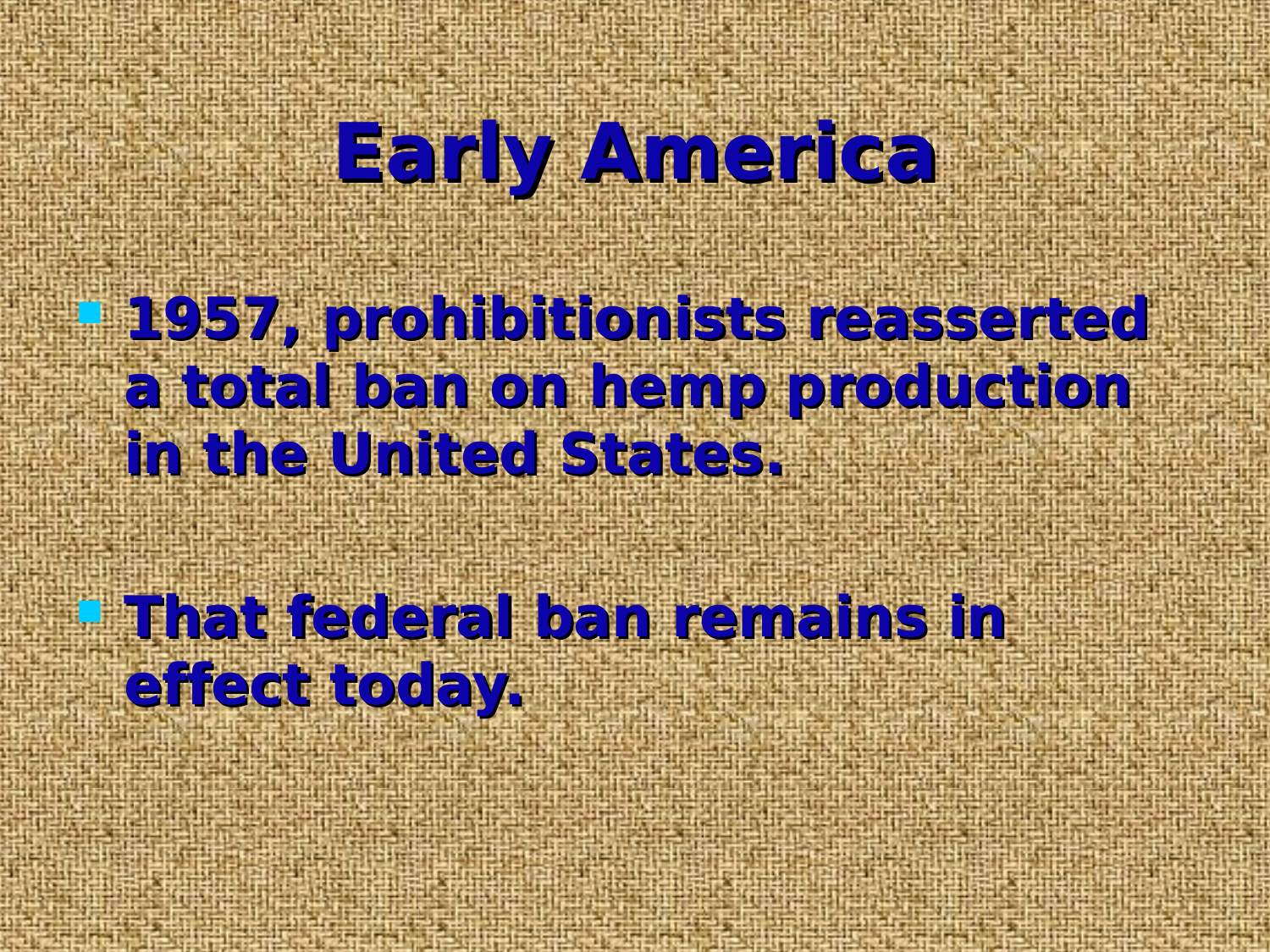# Hemp in America Today—

m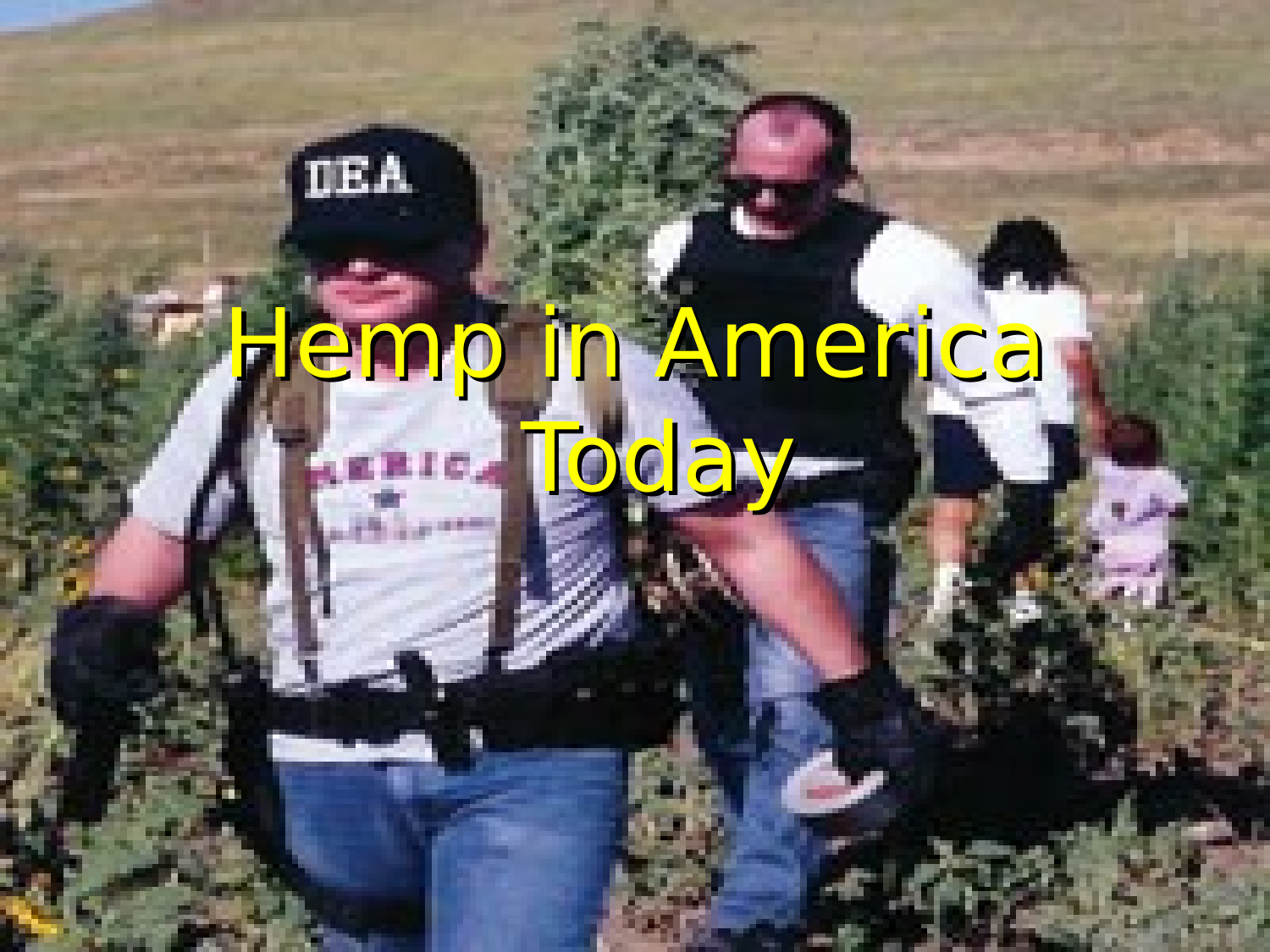**Although American companies still manufacture products with hemp they must import hemp from other countries.**

 **The leading exporters of raw and processed hemp fiber to the United States are China, Romania, Hungary, Italy, Canada, and India.** 

 **The leading exporters of hemp oil and seed**  are the United Kingdom, Canada, **Switzerland, and China.**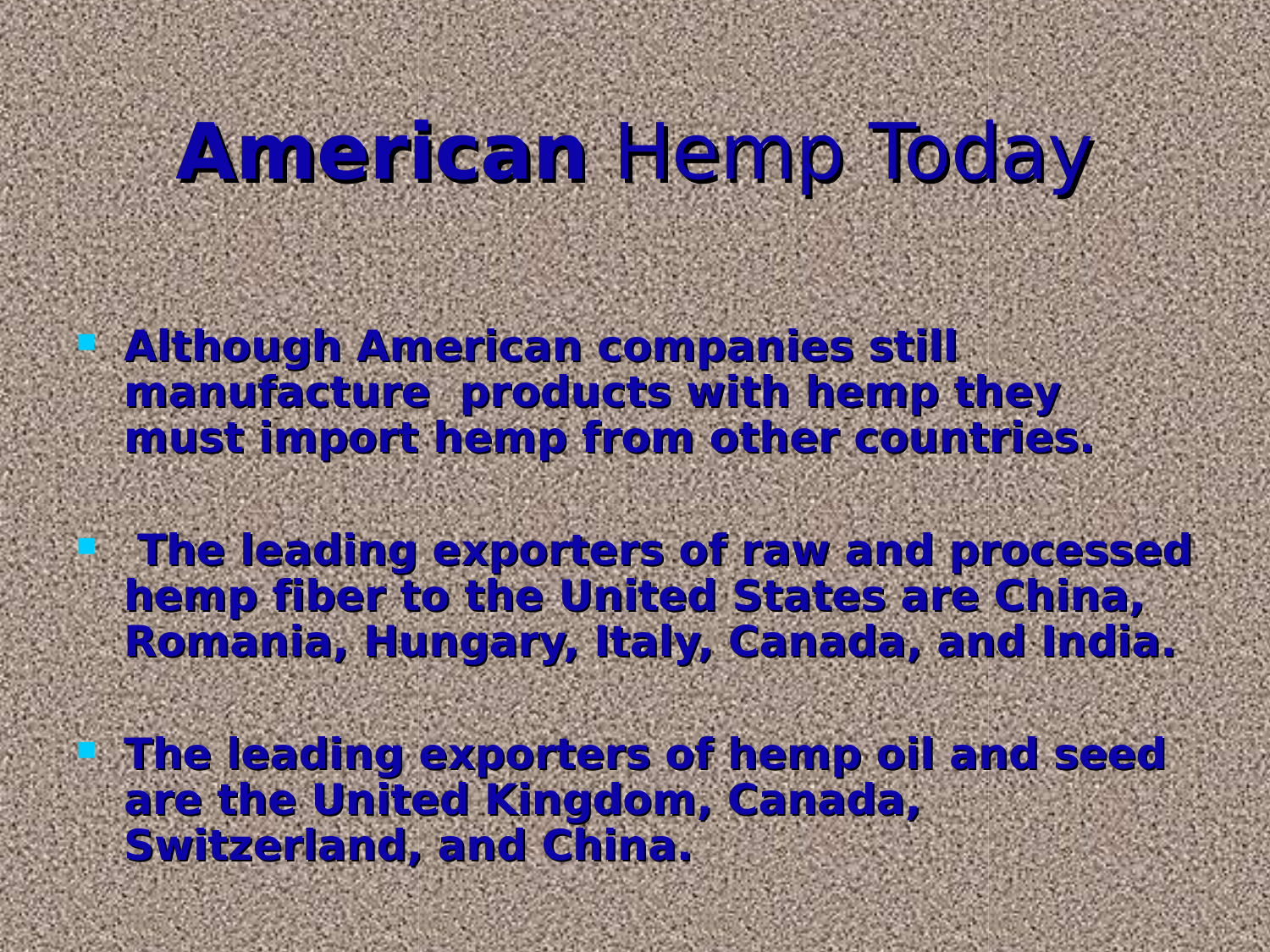**The United States is the only Industrialized nation in the world that does not have an have an Industrial Hemp program.**

 **Yet we are the largest importer of hemp and hemp products in the world.**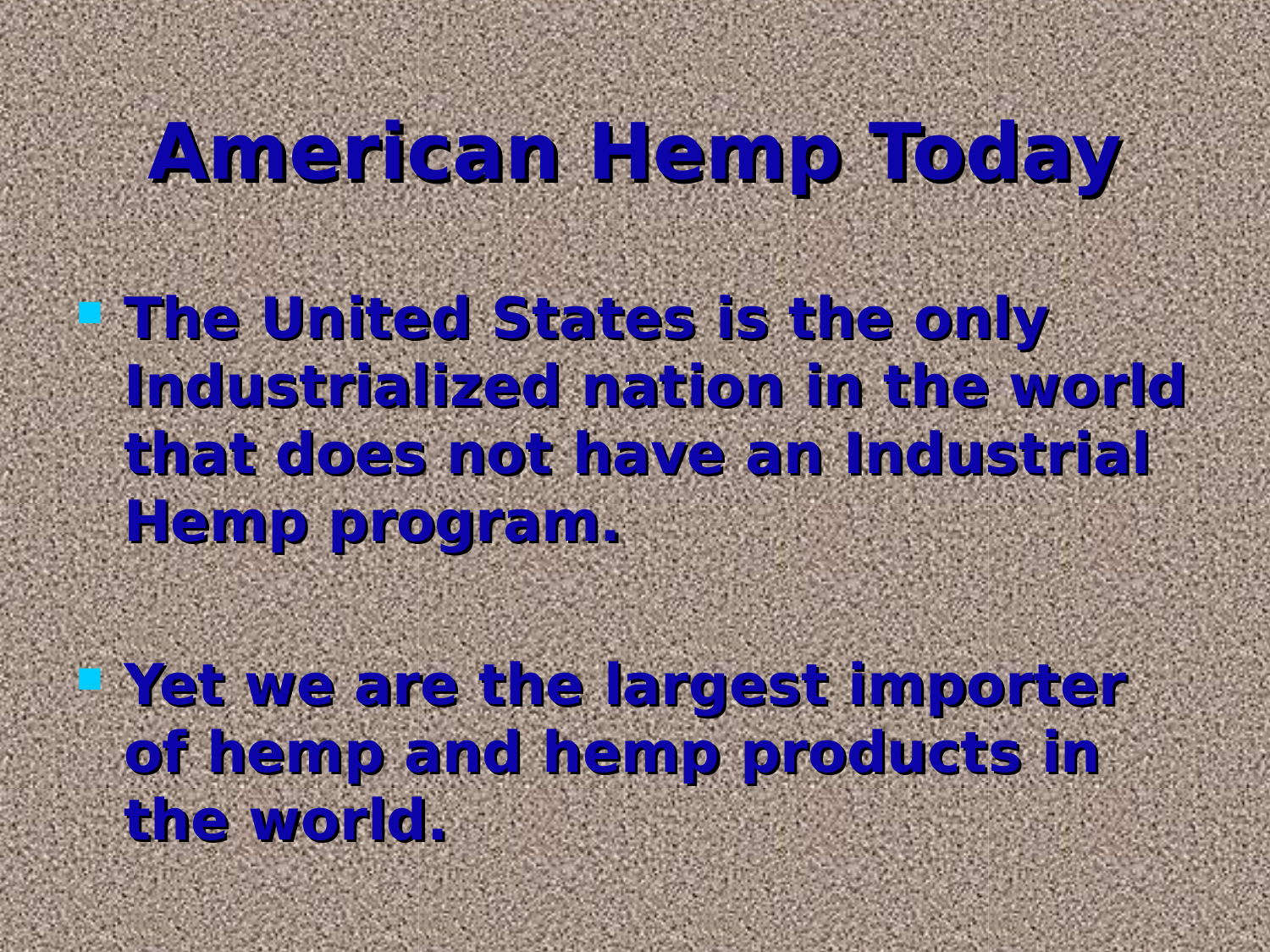**Here in Michigan American car can car companies import Parts made of Hemp from Canada to build cars.**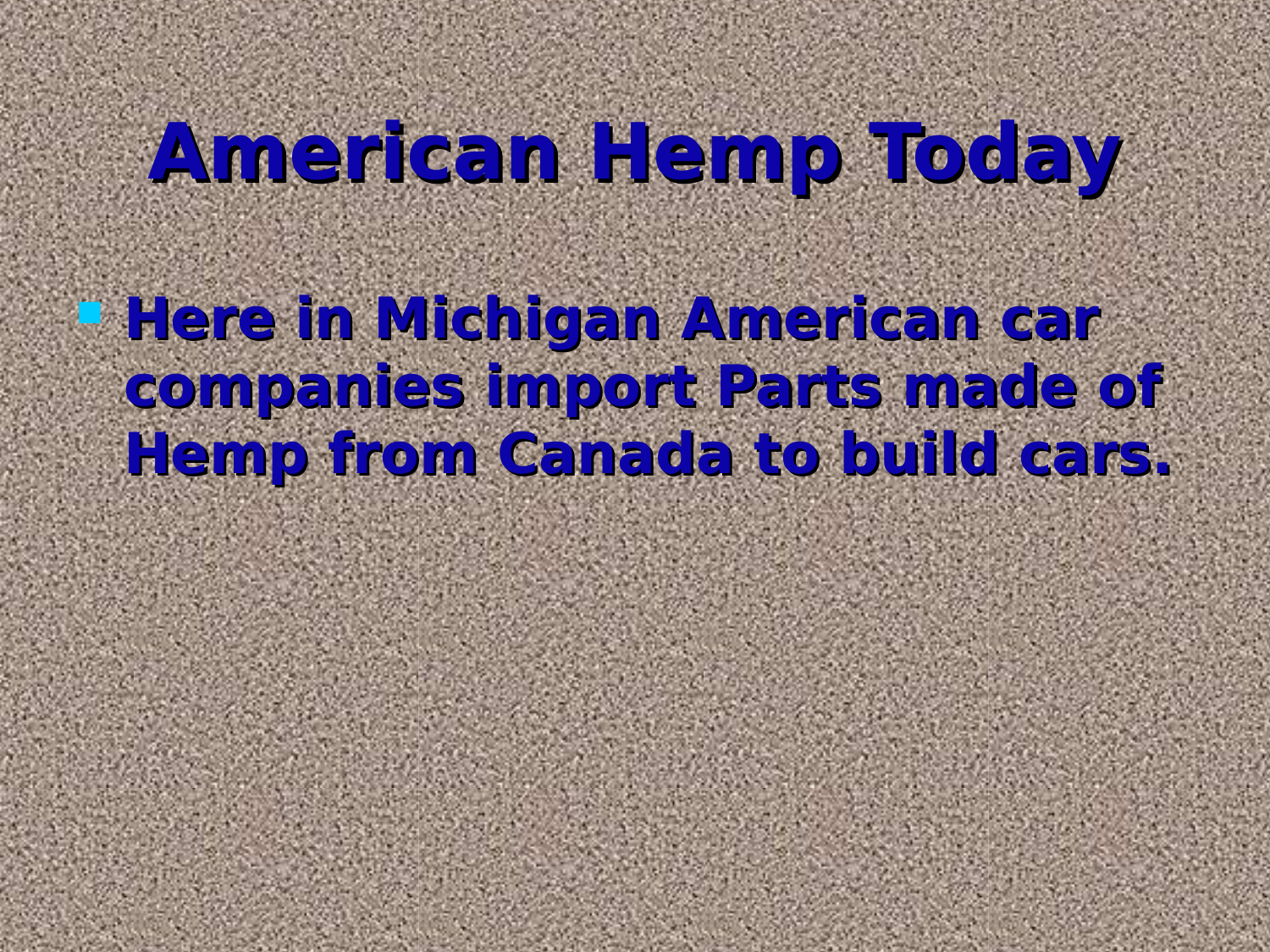#### **American Hemp Today Ford, GM, Chrysler, Saturn, BMW,**

**Honda, and Mercedes are currently using hemp composite door panels, trunks, head liners, etc.**

 **Hemp composites are less expensive than it's fiberglass counterparts. Hemp fiberglass replacements only cost 50 to 70 cents a pound. These hemp composites replace carbon and glass fibers, which have environmental and weight problems, and run from 60 cents to 5 dollars a pound.**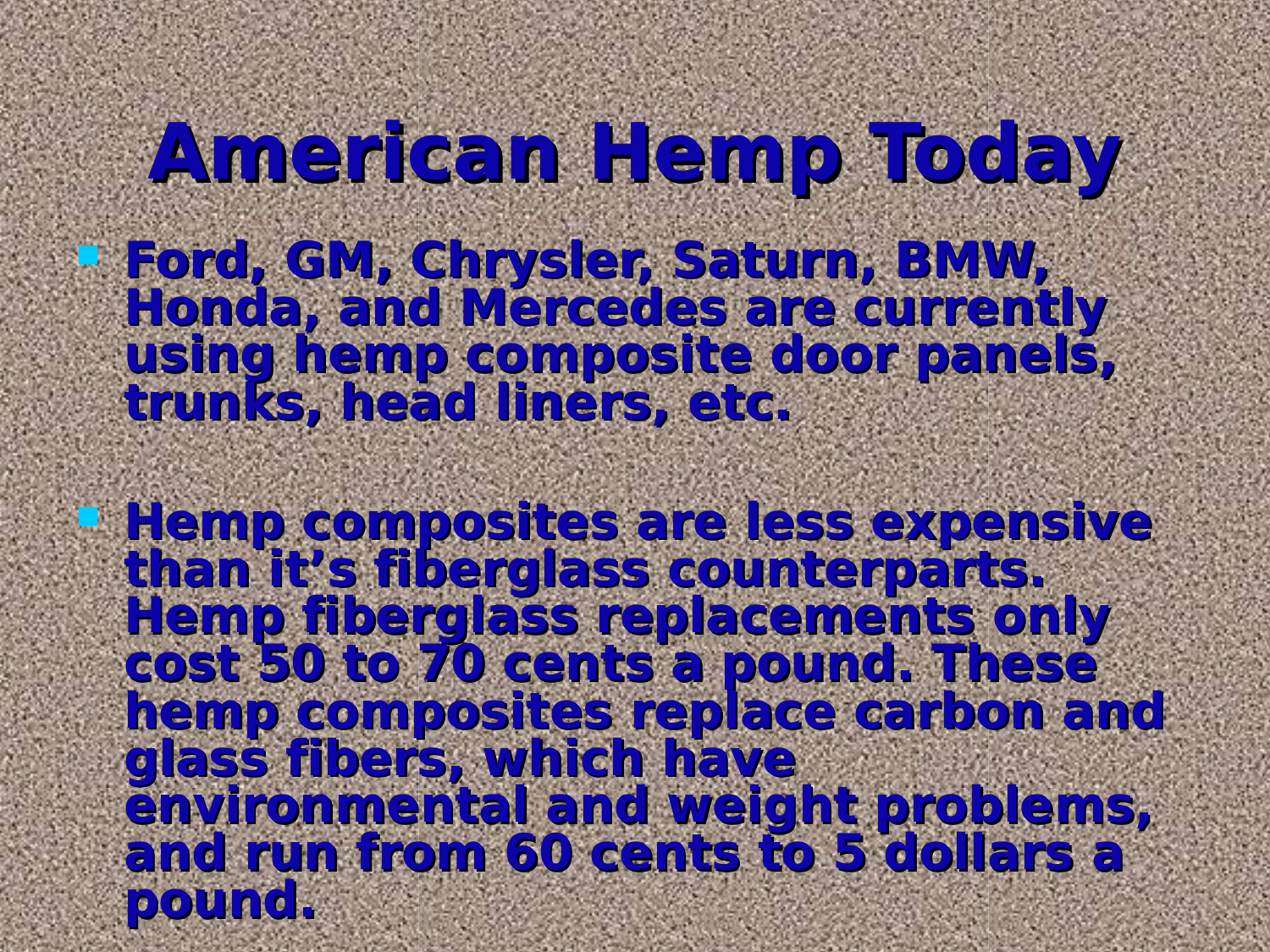**The reason why virtually all European car makers are switching to hemp based door panels, columns, seat backs, boot linings, floor consoles, instrument panels, and other** external components is because **the organic hemp based products are lighter, safer i safer in accidents, recyclable, and more durable.**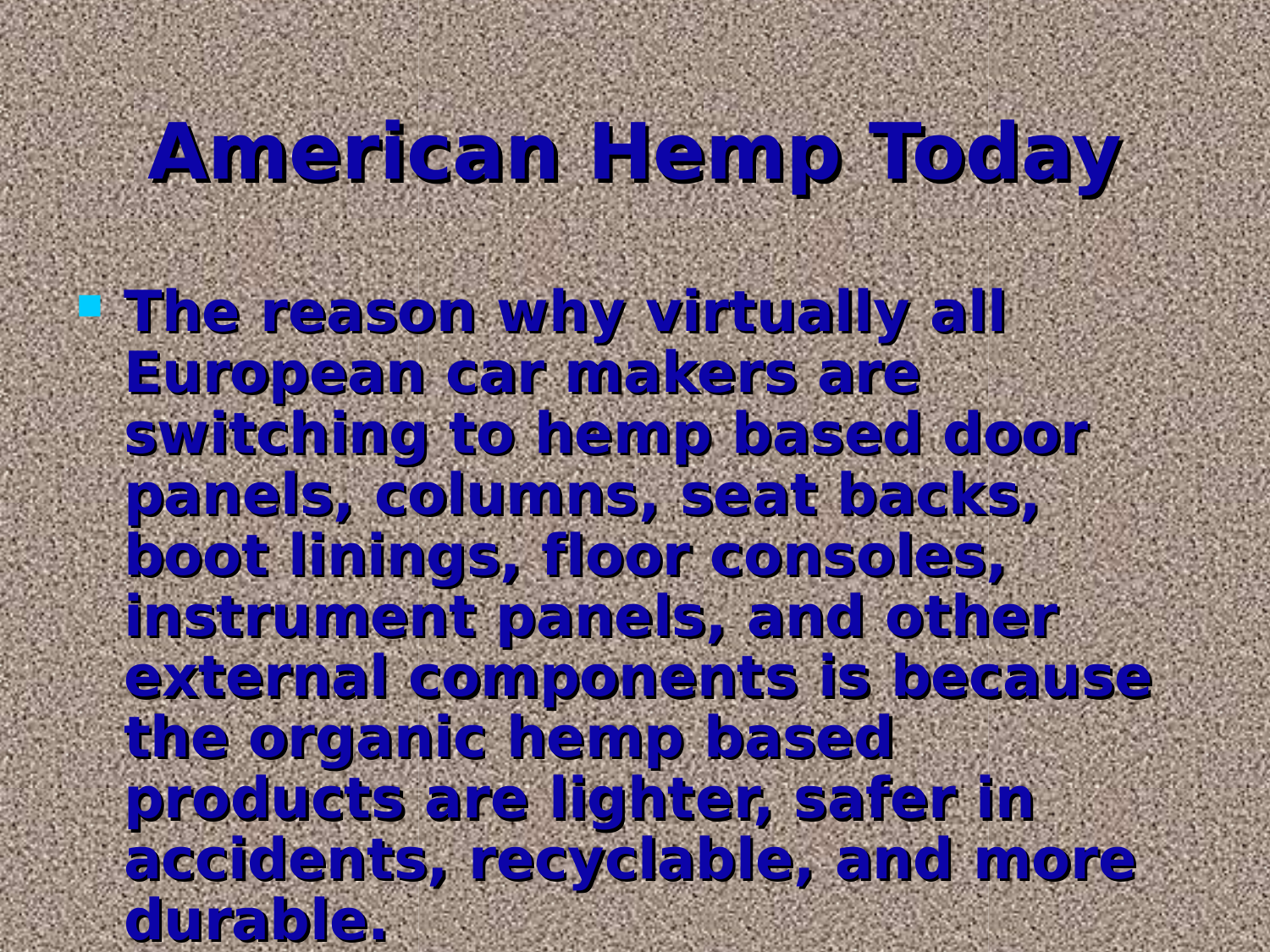Agri-Food Canada and Statistics Canada data show that the quantity of hemp seed exports increased 300% from 2006 to 2007. **Hemp oil exports had an 85%** increase.

 $\blacksquare$  Hemp fiber exports showed a 65% increase.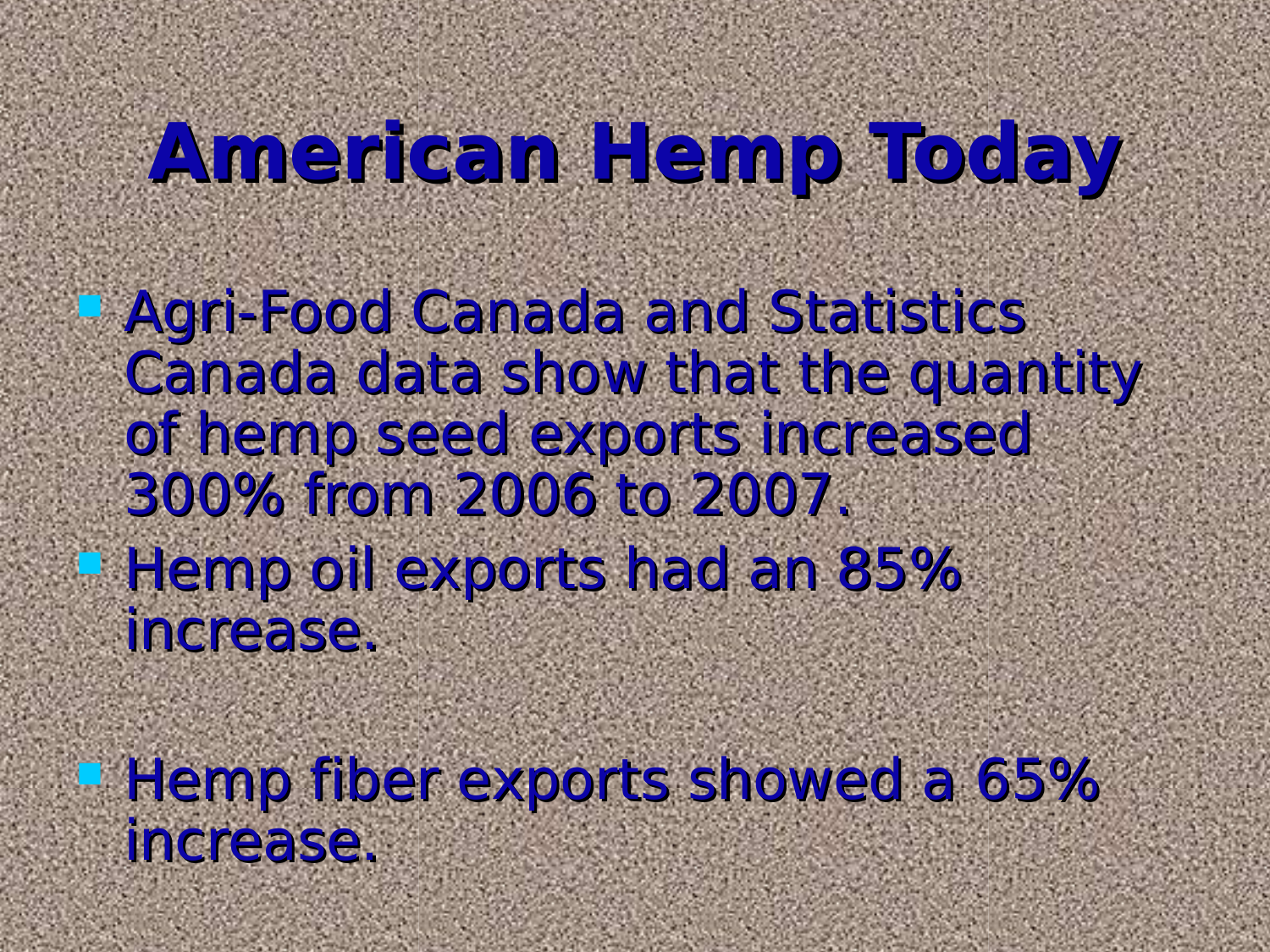According to the Canadian Hemp Trade Alliance farmers were expected to grow 10,000 to 15,000 acres in 2008.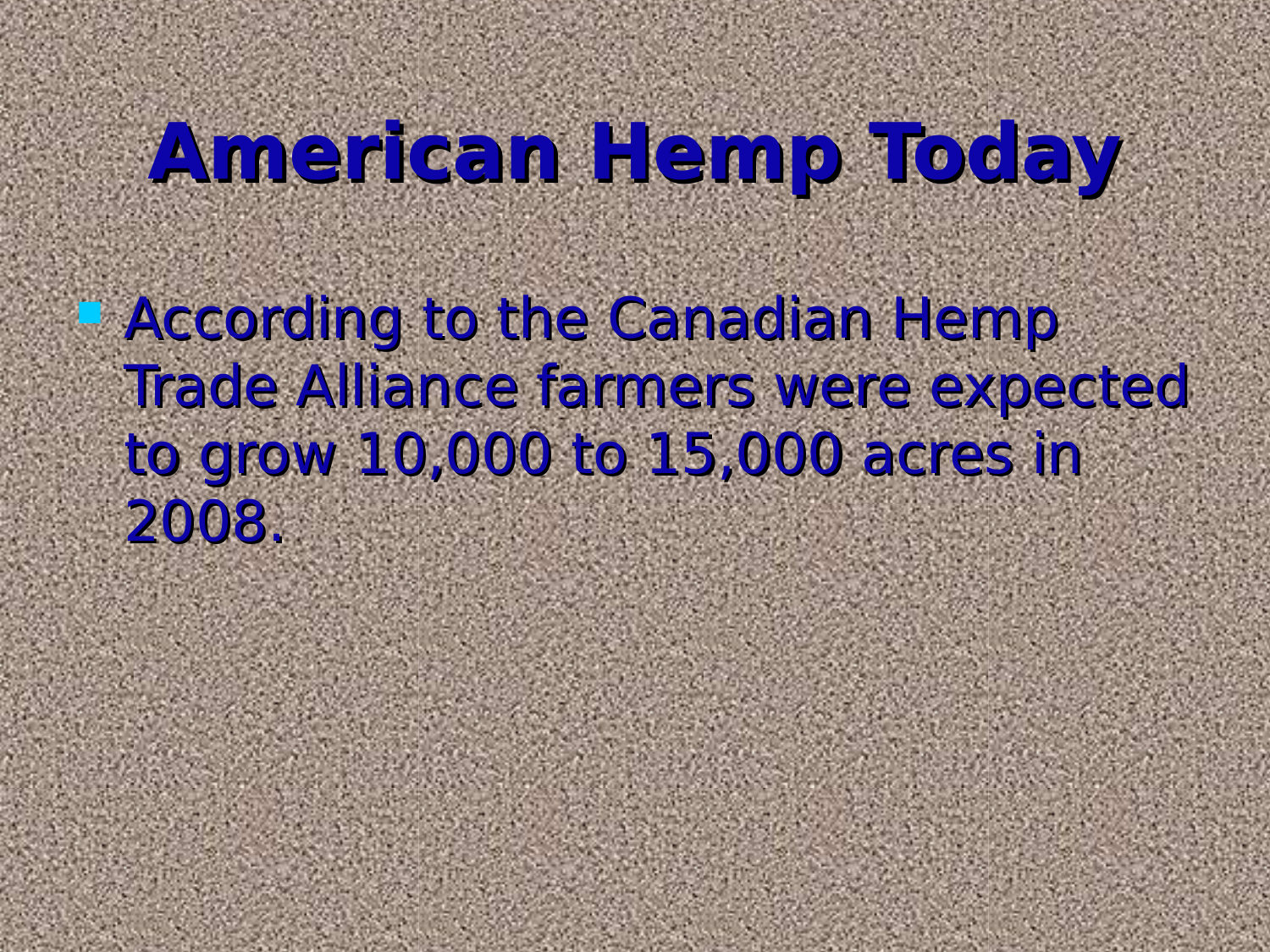Two North Dakota Farmers backed by a state law permitting industrial hemp production and a friendly state Department of Agriculture, Wayne Hauge and David Monson, the latter also a Republican state legislator, applied for licenses from the DEA to grow hemp. When the DEA failed to act on their applications, they sued in federal court.

 At this time they are waiting on a decision from the 8th District Federal Court of Appeals. If successful, the decision would allow States rights to regulate the crop.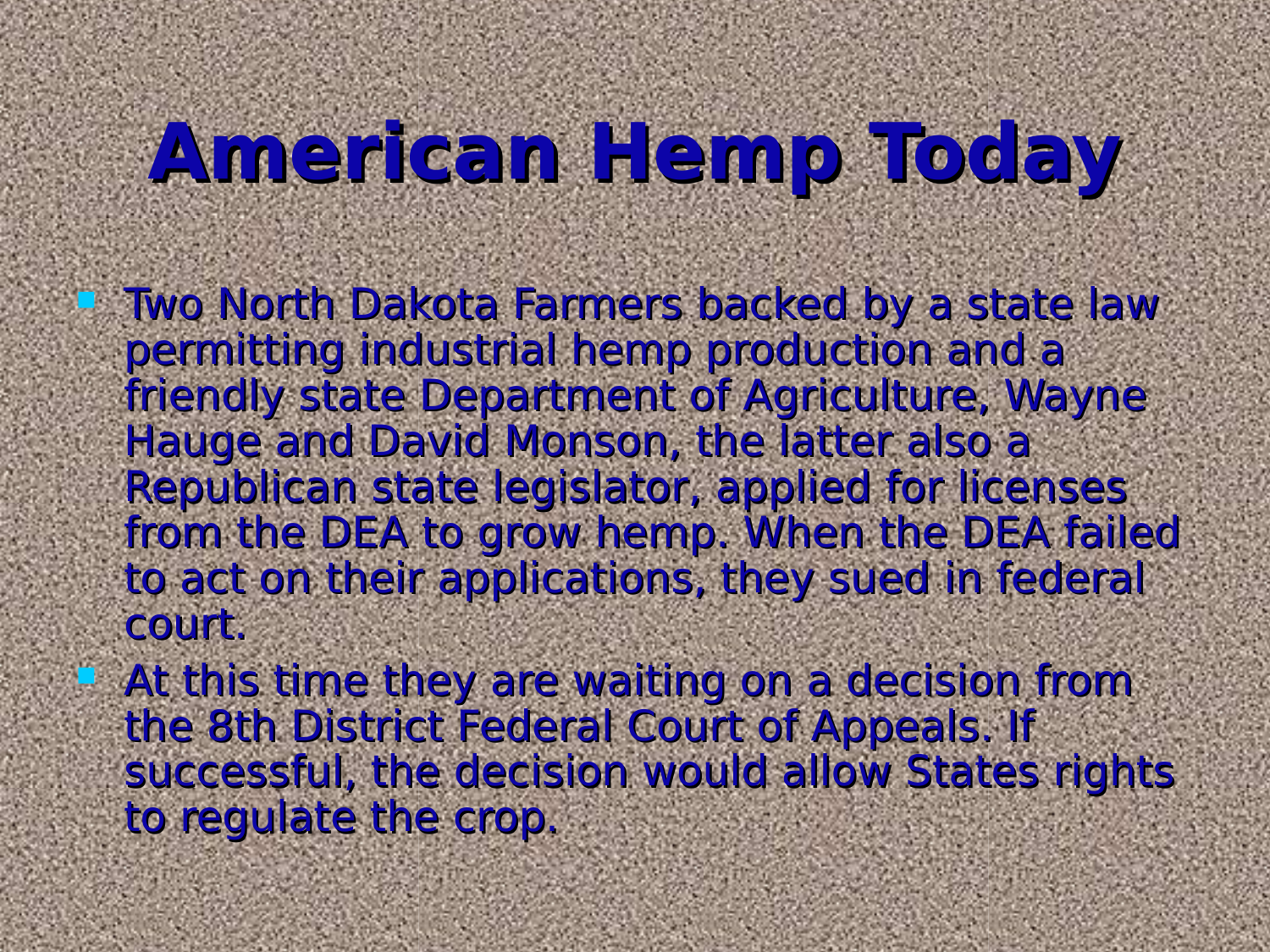On the Federal level, HR 1866, the Industrial Hemp Farming Act of 2009 was introduced on April 5th 2009 and if enacted, the bill would permit industrial hemp production based on state law, without preemption by the federal government under the Controlled Substances Act.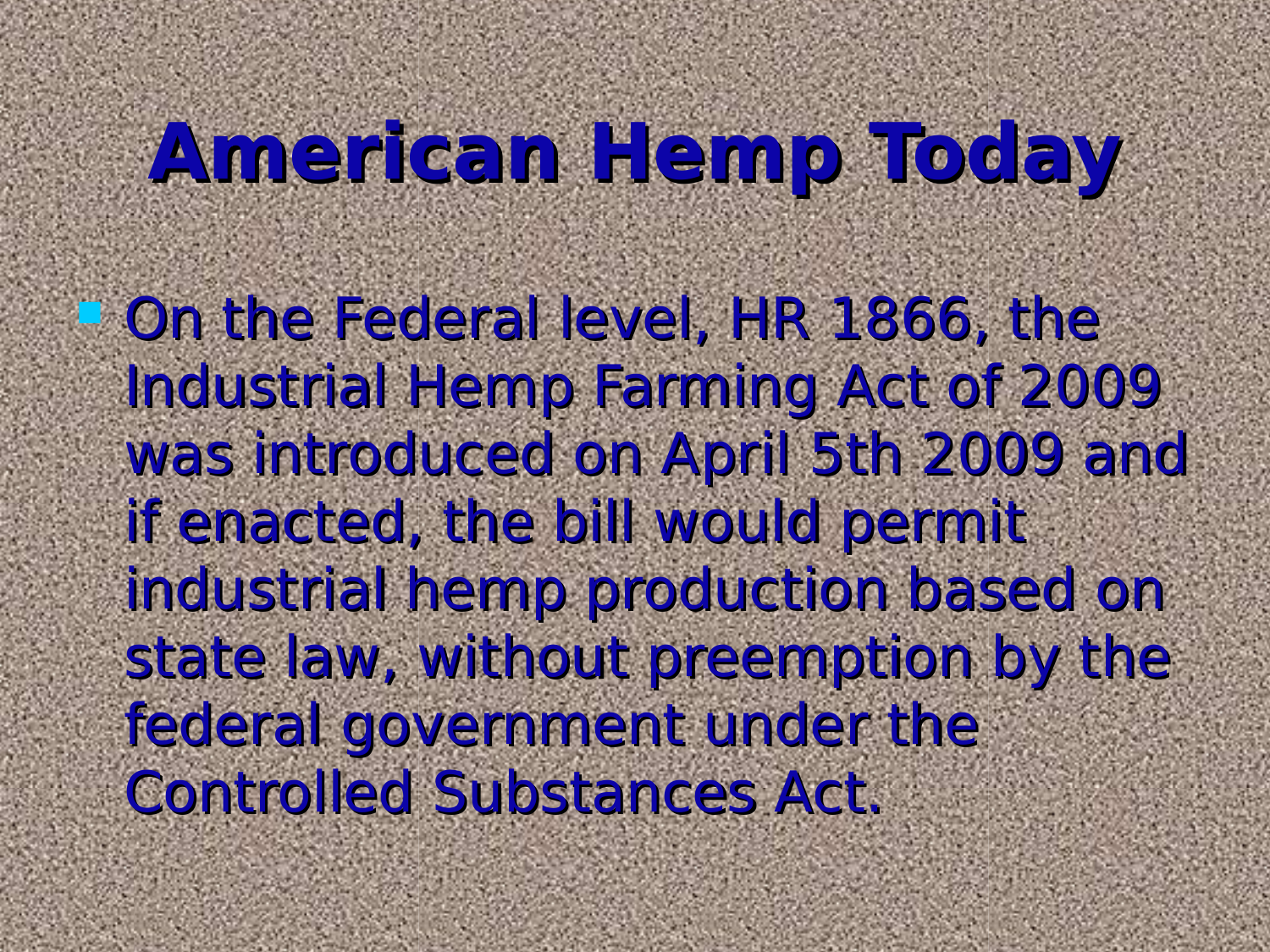**To date 15 States have passed pro** Hemp Legislation.

#### **Arkansas**

#### **California**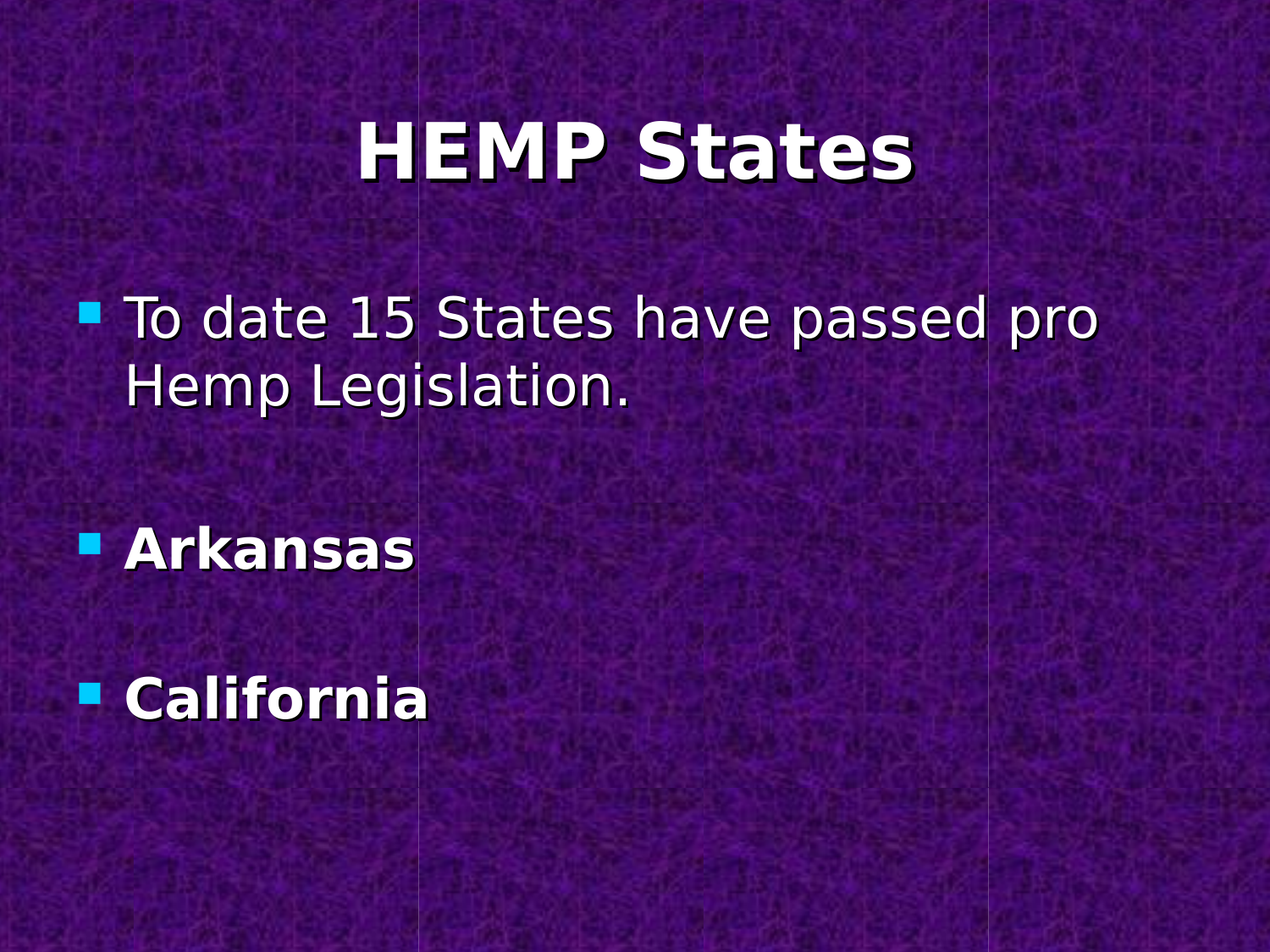#### **Hawaii**

#### **Illinois**

**Kentucky \*** 

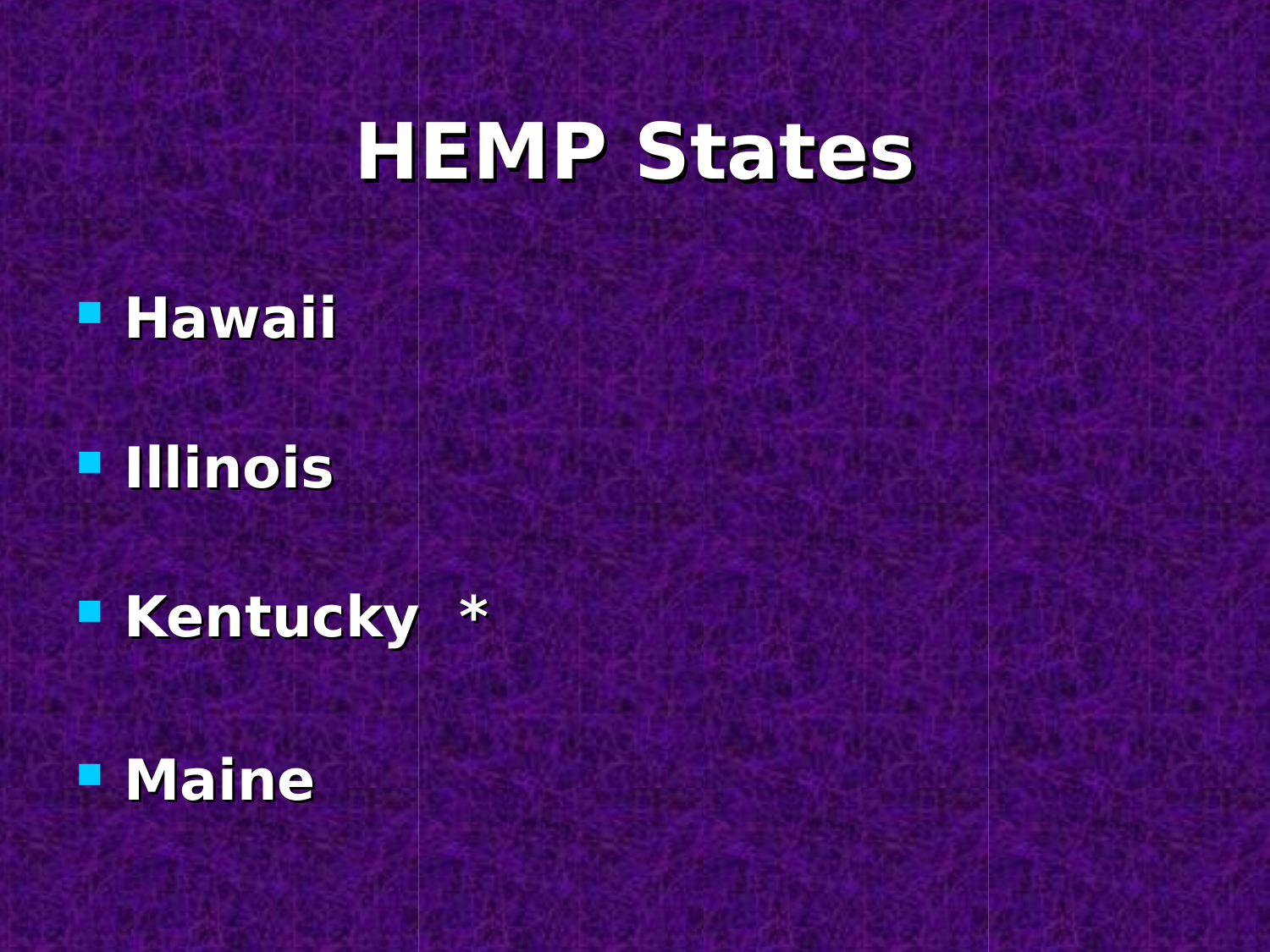**Maryland**

**Minnesota**

**Montana**

**New Mexico**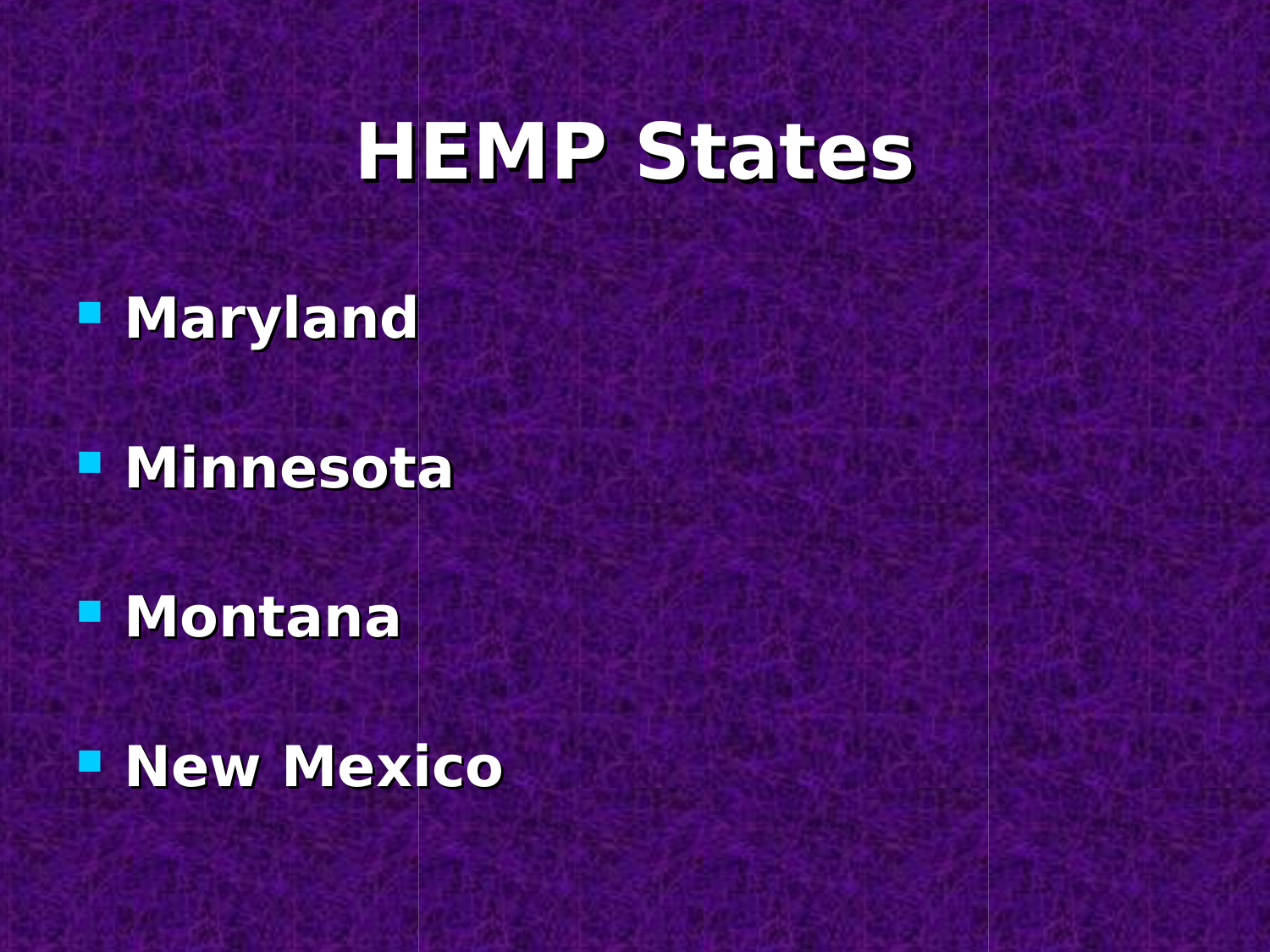- **E North Carolina**
- **North Dakota \***
- **Vermont**
- **Virginia**
- **West Virginia**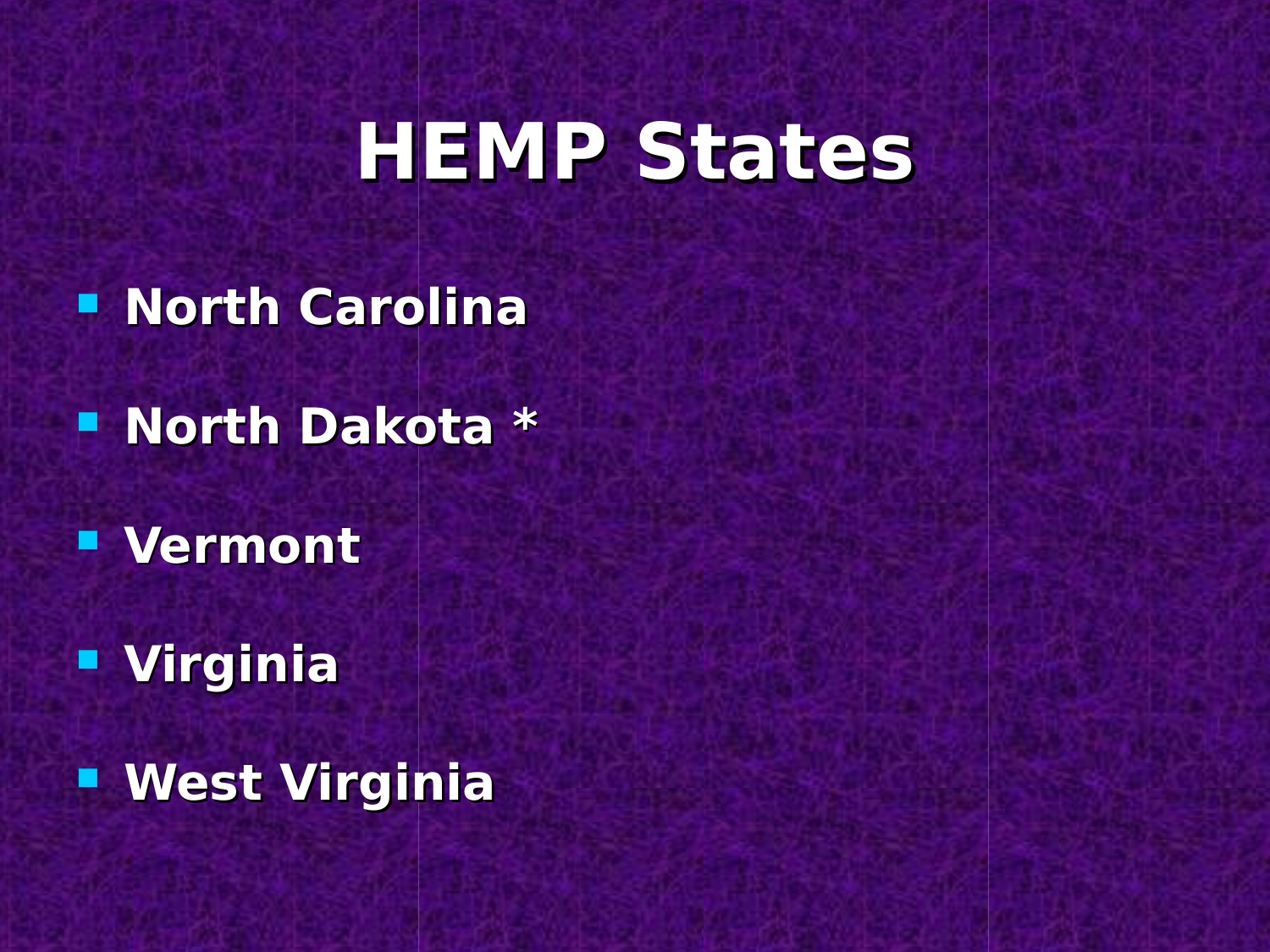## What can be made with Hemp?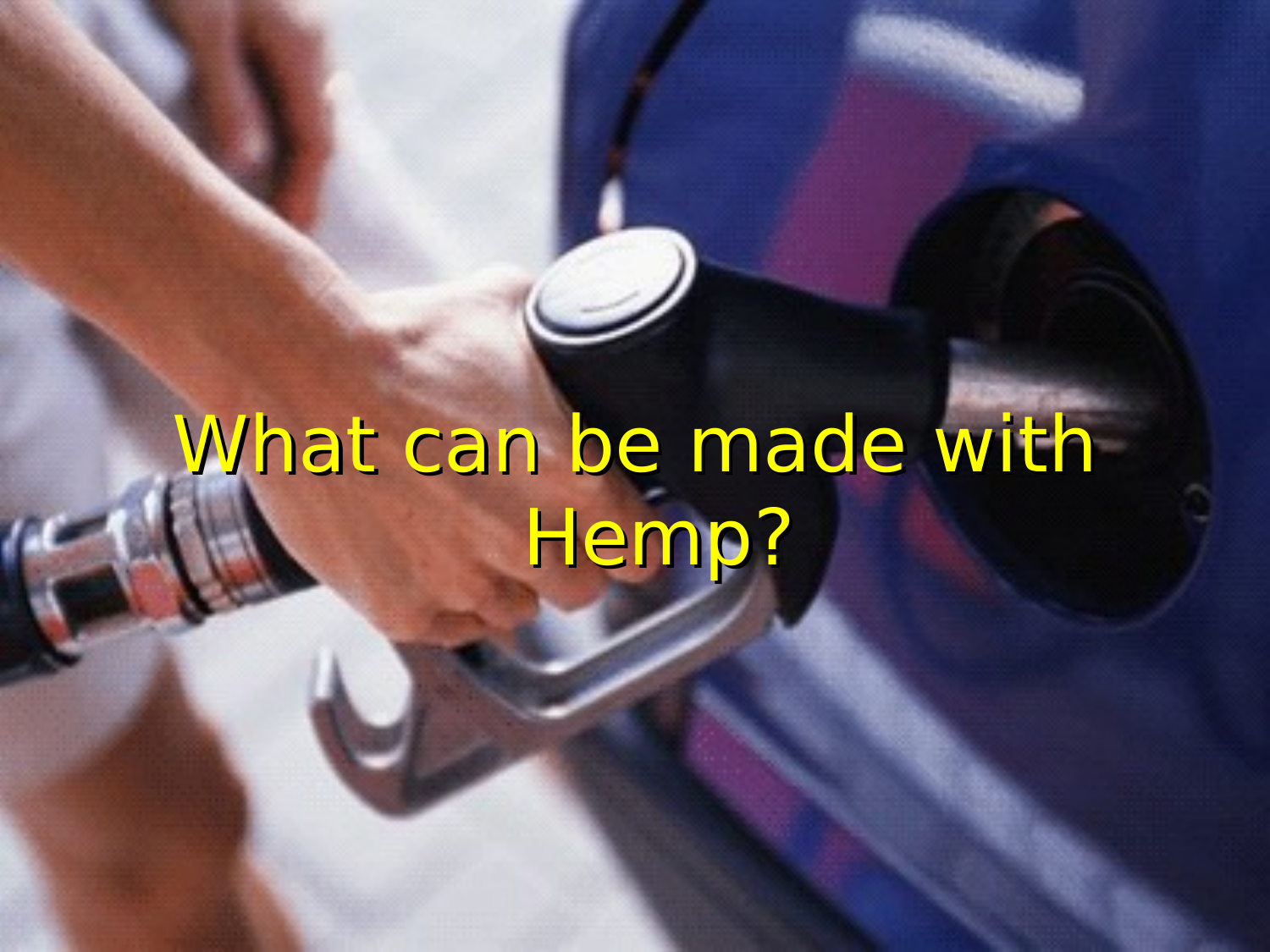#### **What can be made with Hemp?**

 **An estimated 25,000 to 50,000 products can be made with hemp.**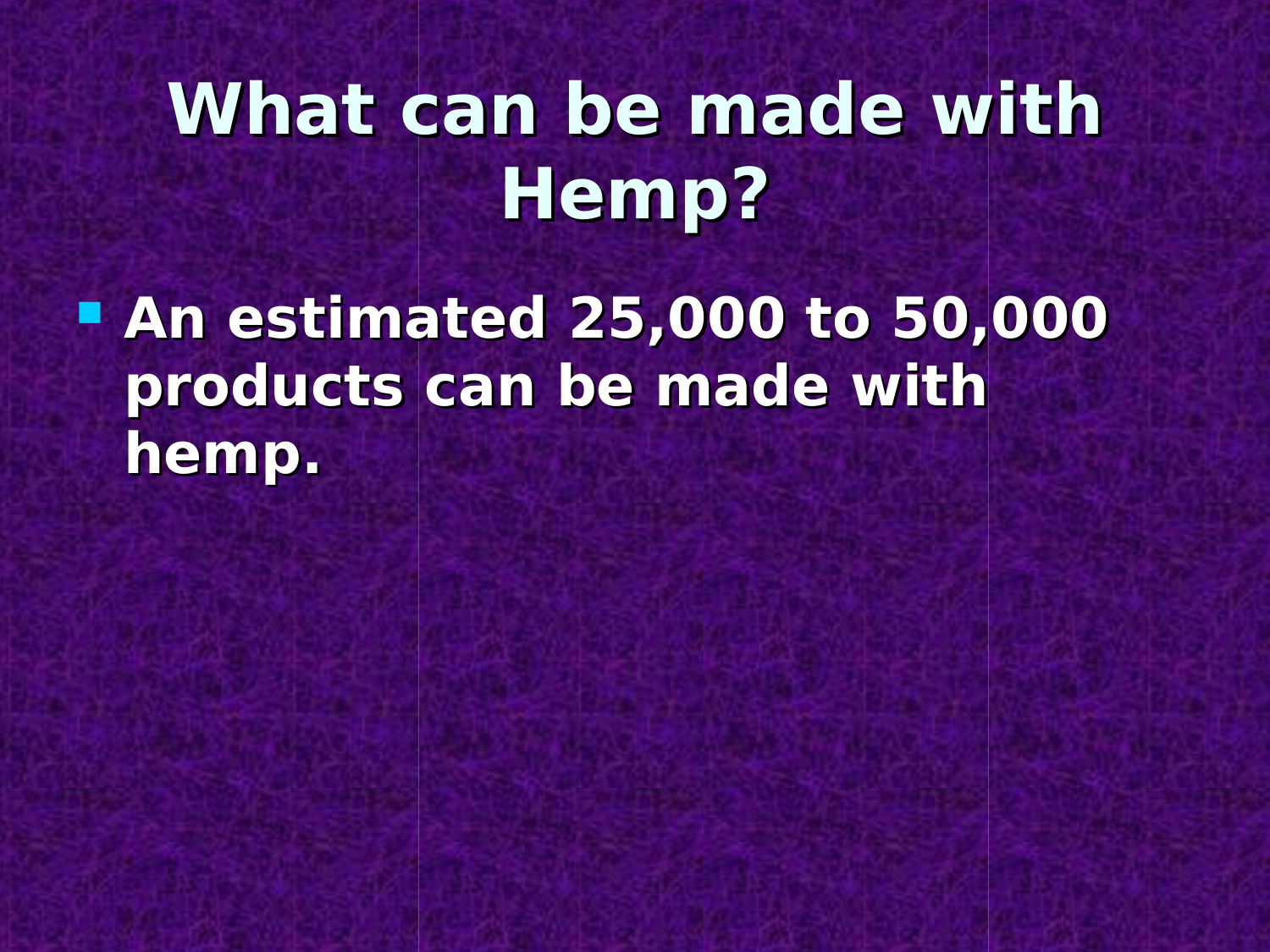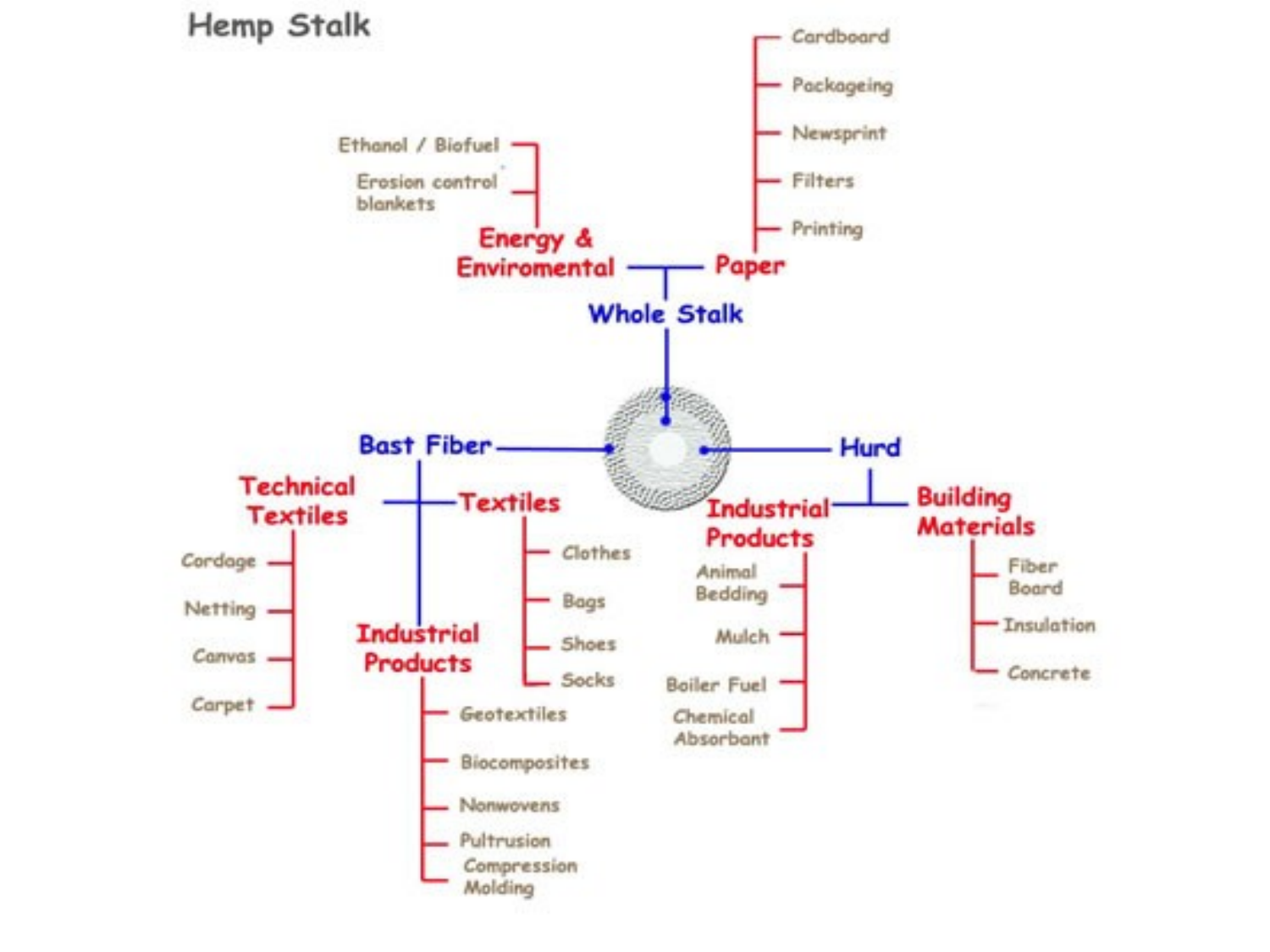#### Hemp Seed

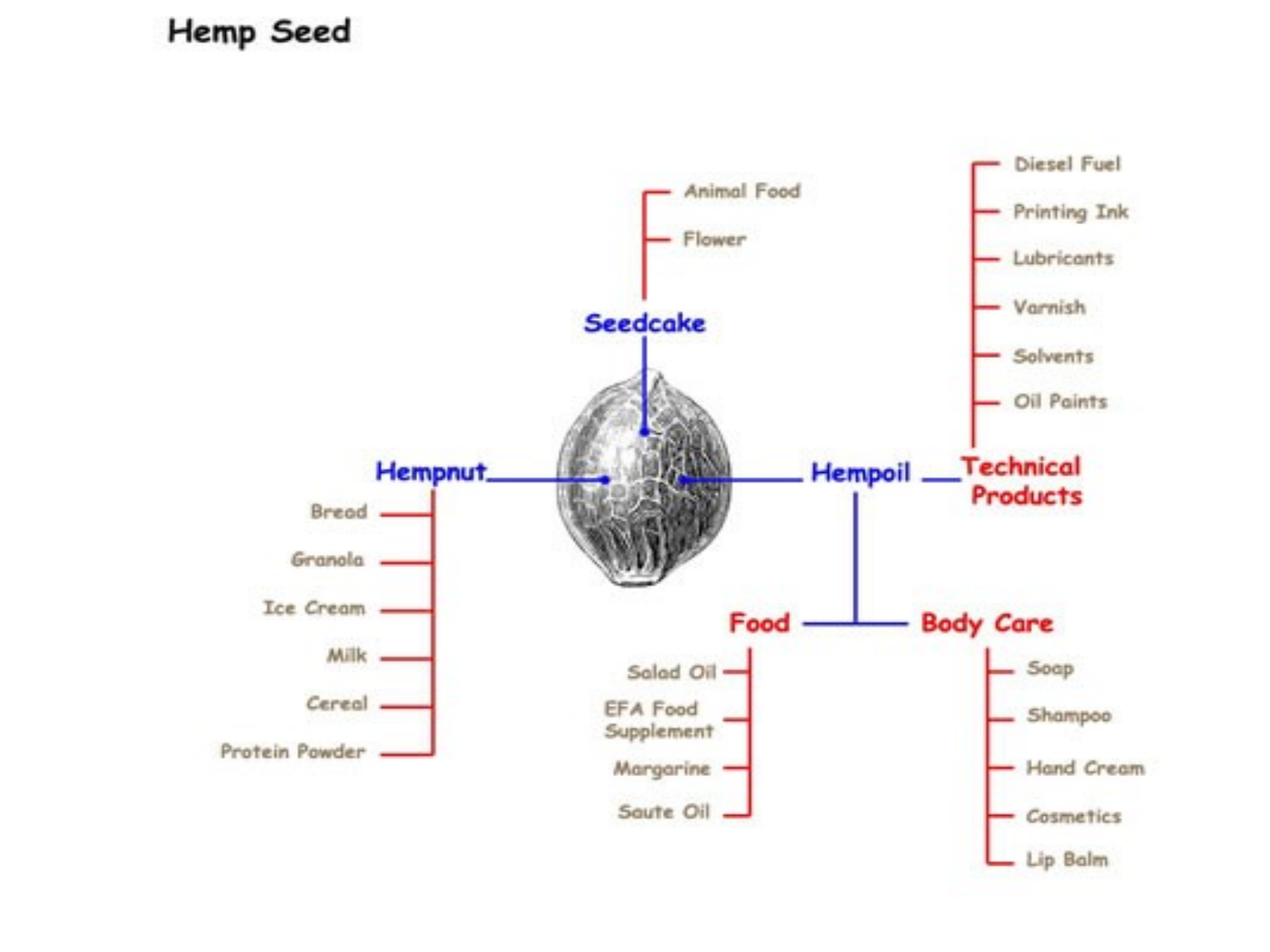## **How you can help Talk to family and friends (educate others).**

#### $\blacksquare$  **Write letters to federal and state legislators.**

 $\blacksquare$  **Join MIHEMP, there is strength in numbers.**